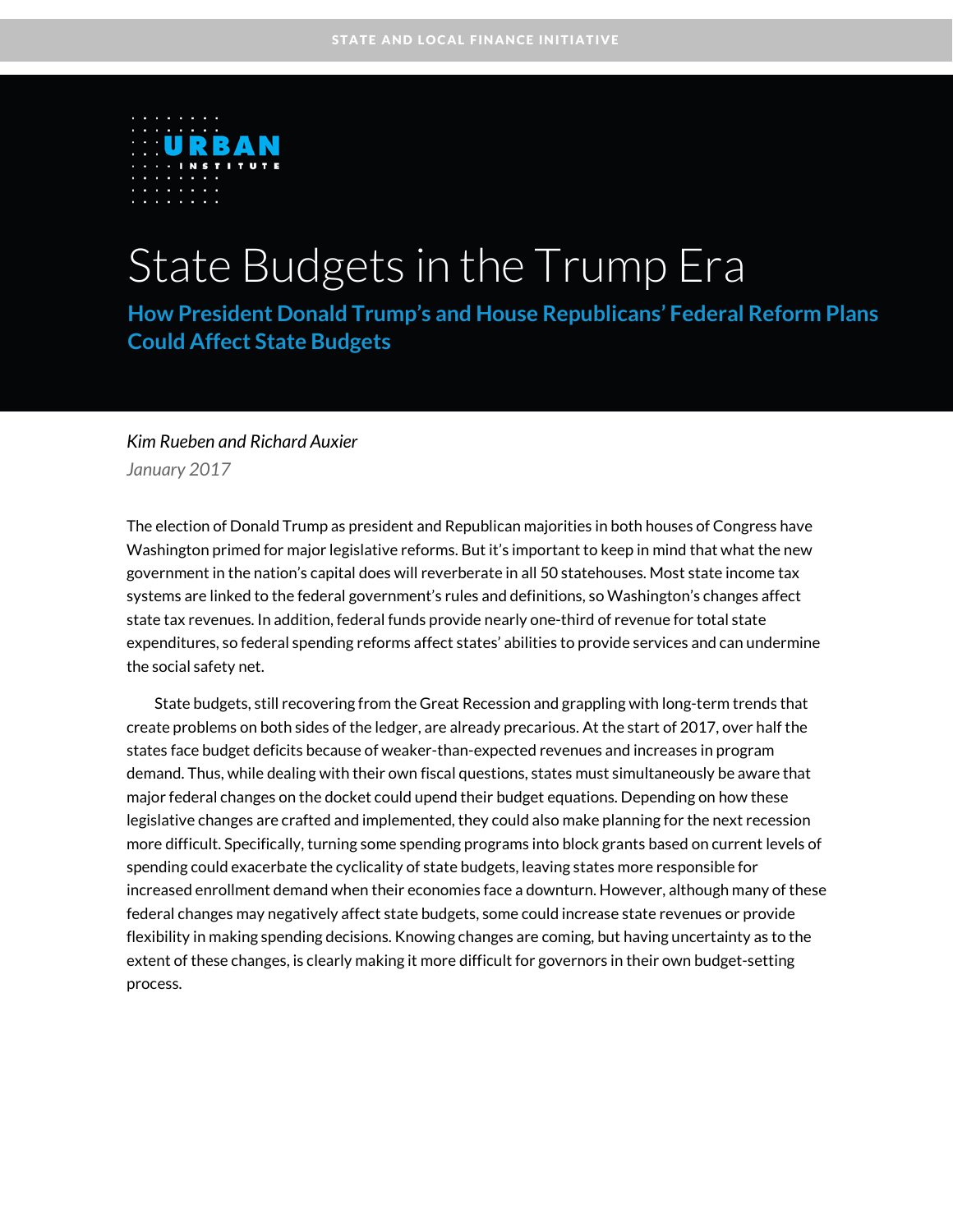Indeed, as California Governor Jerry Brown wrote in the introduction to this year's budget (Brown 2017, 10):

The incoming presidential administration and leaders in Congress have suggested major changes to Medicaid, trade and immigration policy, and the federal tax structure. Many of the proposed changes could have serious and detrimental effects on the state's economy and budget. At this point, it is not clear what those changes will be or when they will take effect.

This brief gives an overview of the current state of state budgets and how possible federal reforms may affect the following fiscal issues:

- individual income tax
- corporate income tax
- Medicaid, Affordable Care Act (ACA), and health care
- Temporary Assistance for Needy Families (TANF) and Supplemental Nutritional Assistance Program (SNAP)
- infrastructure
- $\blacksquare$  elementary and secondary education

Most of these changes could hand states more control over programs but also demand more fiscal responsibility, forcing states to address big questions about how much they want to tax and spend in the future.

When examining possible federal reforms, this brief relies mostly on the Trump campaign's policy proposals $^1$  $^1$  and the set of reports released by Speaker Paul Ryan, called "A Better Way," $^2$  in the run-up to the 2016 election. We attempt only to analyze how these changes could affect state budgets and do not comment on any other merits or faults of such federal proposals. We also do not cover all federal policy changes that could affect state budgets, but instead focus on those we are best equipped to analyze.

# The State of State Budgets in 2017

As a new administration and Congress take the reins of the federal government, their state government counterparts are facing a growing fiscal gap between revenues and expenditures. Changes in the market place (e.g., online sales, service economy) have eroded sales tax revenue, and inflation continues to eat away at many excise taxes that are based on volume rather than price. Income tax cuts are increasingly politically popular (Gale, Krupkin, and Rueben 2016). Meanwhile, the cost of government programs, particularly health care (Government Accountability Office 2016), steadily increase. An aging population puts pressure on both sides of the ledger: lowering some tax revenue sources while pushing up the need for spending on services, especially health care. In short, current state revenue tools are increasingly not meeting expenditure needs (Gordon, Auxier, and Iselin 2016), and absent mitigating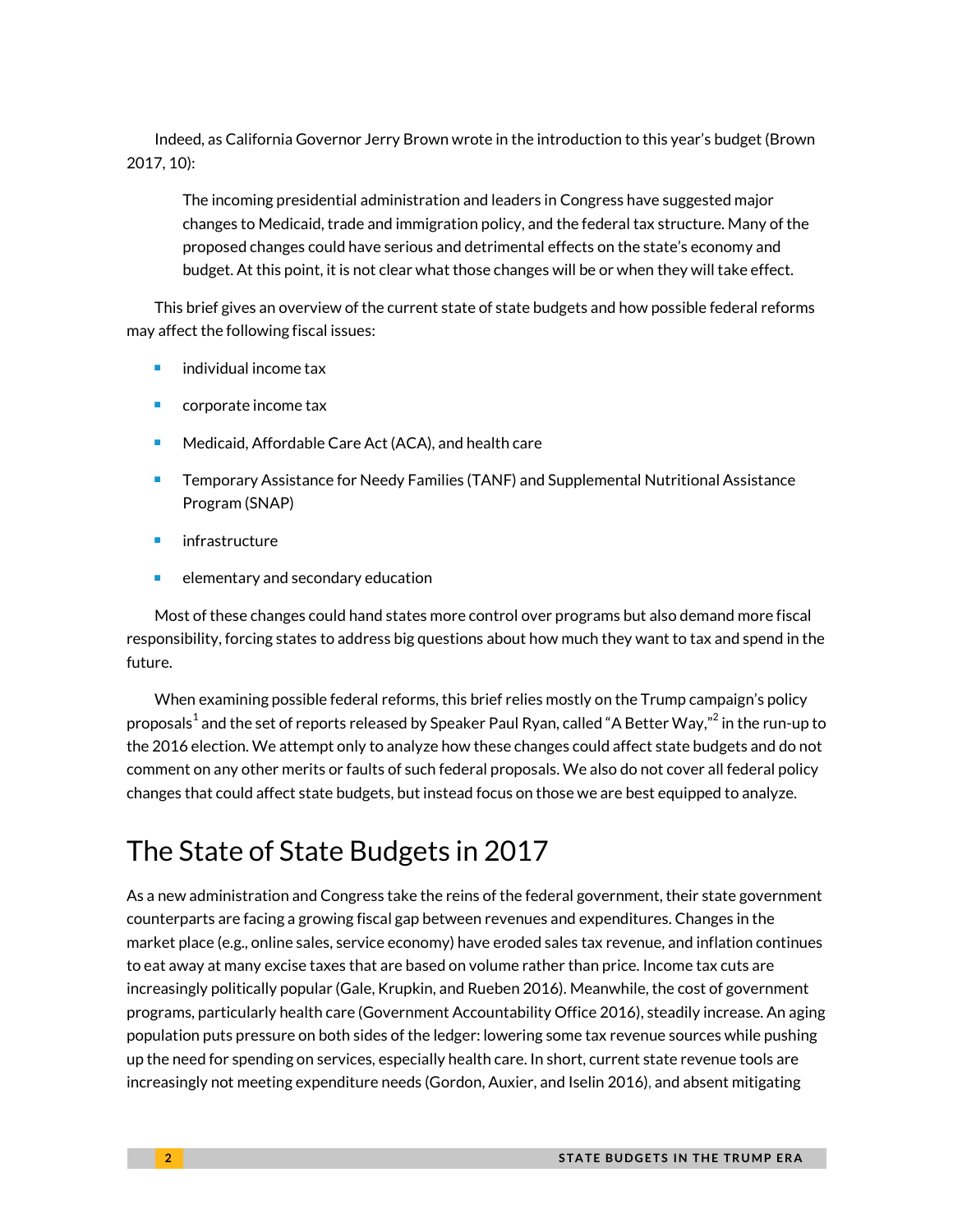actions this mismatch is likely to increase. The Government Accountability Office estimates state and local governments would need to reduce current expenditures 3.3 percent annually to close fiscal gaps (Government Accountability Office 2016). There are fiscal pressures in all 50 states (Francis and Sammartino 2015).

A National Association of State Budget Officers (NASBO) survey reported revenue was less than budgeted in 25 states last year, the most since the Great Recession (NASBO 2016a). According to a MultiState Associates study, [3](#page-16-2)1 states enter 2017 with deficits. $^3$  The NASBO (2016a) report also noted that despite aggregate state general fund spending increases for six consecutive years, real levels of total spending are still below spending levels found before the Great Recession (figure 1).

#### FIGURE 1



**Total Real State General Revenues and Expenditures, 2000–2016**

**Sources:** National Association of State Budget Officers, Fall Surveys 1999-2016; US Bureau of Economic AnalysisTable 3.10.4. Price Indexes for Government Consumption Expenditures and General Government Gross Output (State and Local Price Index). **Note:** Fiscal year inflation rates determined through quarterly averages.

After adjusting for inflation, 32 states spent less in fiscal year 2016 than at their prerecession peak in fiscal year 2008 (NASBO 2016a). Furthermore, 11 states made across-the-board spending cuts, and 26 made targeted cuts to manage their budgets last year.

State general fund revenue grew only 1.8 percent in fiscal year 2016. Enacted 2017 budgets had projected 3.6 percent more general fund revenue than the year before, but 24 states already report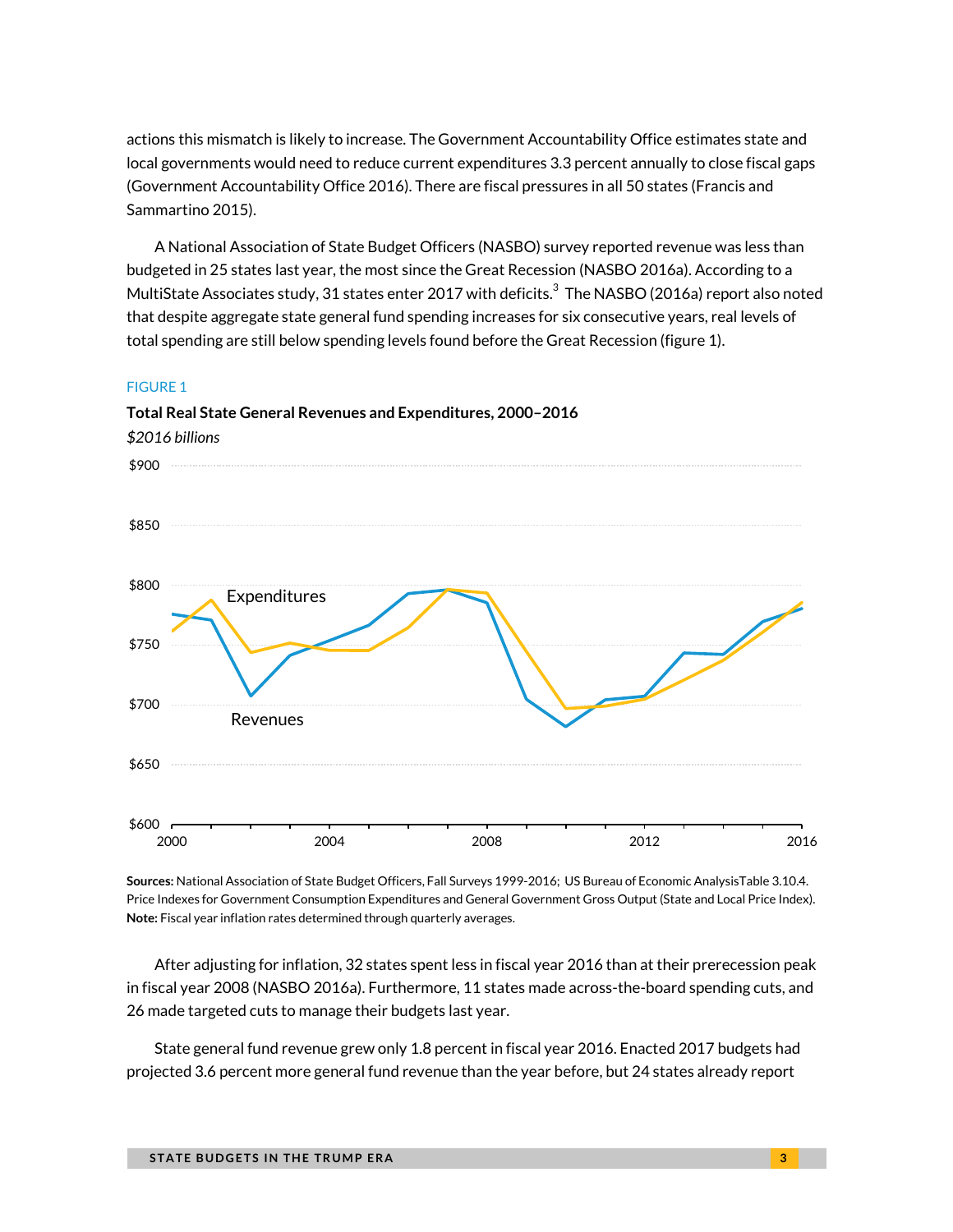actual collections are not meeting these estimates—the highest number since 2010 (NASBO 2016a). This slow revenue growth is troubling $^4$  considering the relative health of the national economy. Looming federal changes are making forecasting more difficult: for example, many taxpayers may be postponing realization of capital gains in expectation of expected federal tax reform, including lower rates on earnings from capital. (Lowering the federal tax rate would eventually lead to more realizations and thus more revenue in states that tax capital gains, but estimating the timing in these revenues is problematic.)

Many state legislatures are already grappling with big deficits in 2017—partly because of earlier budgetary decisions. Although some states are dealing with difficult economic conditions, most notably states that rely on natural resource extraction, many others face low revenues because of tax cuts and other policy decisions. At the start of the year, Connecticut and Oregon faced budget deficits of more than \$1 billion each. $^5$  $^5$  Alaska's, Nebraska's, and Oklahoma's deficits are each approaching \$1 billion. $^6$  $^6$ Louisiana, Pennsylvania, New York, and Wisconsin all face budget gaps greater than \$600 million.<sup>[7](#page-17-2)</sup> West Virginia is \$400 million in the red.<sup>[8](#page-17-3)</sup> These and many other states face legislative trade-offs to balance their books this year that are made more uncertain by looming federal changes.

# How Will Federal Tax Changes Affect States Budgets?

Both President Trump and House Republicans proposed ambitious tax plans in 2016. $^9$  $^9$  Although the plans diverge in several important ways, the tax reform packages proposed by both Trump (Nunns, Burman, Rohaly, and Rosenberg 2016) and House Republicans (Nunns, Burman, Rohaly, Rosenberg, and Page 2016) are estimated to cost a significant amount of federal revenue. The Tax Policy Center estimates the Trump plan would cost \$6.2 trillion over the first decade and the House GOP plan would cost \$3.1 trillion. Although incoming members of the Trump administration and congressional Republicans have discussed using unspecified base-broadening measures to pass revenue-neutral reform, none of the independent estimates of the two plans have found this to be the case. If a revenuelosing tax plan is passed, it could lead to higher deficits and increases in the debt level. Alternatively, the president and Congress could choose to offset some losses with lower spending levels. Such cuts would directly affect state budgets. These potential changes add even more uncertainty to the effects of federal actions.

#### **Individual Income Tax**

- **Ending the state and local tax (SALT) deduction could push states to cut taxes and lose revenue.**
- Federal base broadening could increase state tax revenue.
- Uncertainty from capital gains tax changes could affect timing of state revenues.
- **Congress could decide to offset revenue losses from tax changes with cuts in federal** discretionary spending and intergovernmental transfers.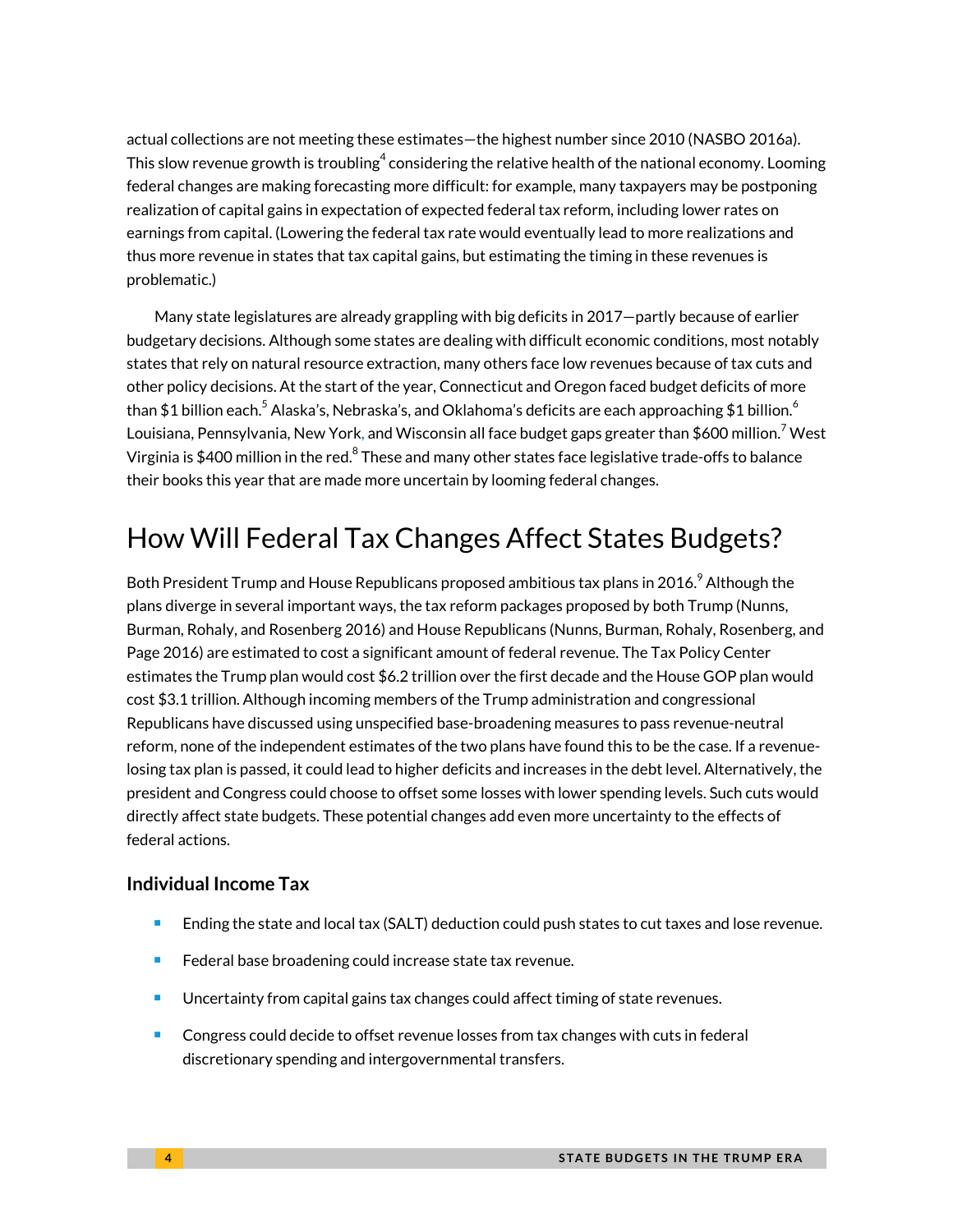For states, possible reform or elimination of the SALT deduction could affect support for their own tax systems. The Trump plan caps the total amount of itemized deductions that could be claimed at \$100,000 for single filers and \$200,000 for joint filers while expanding the size of the standard deduction. The Tax Policy Center estimates this higher standard deduction would reduce the number of filers who itemize from 45 million to 18 million in 2017, meaning fewer filers would take advantage of the SALT deduction (Nunns, Burman, Rohaly, and Rosenberg 2016). The House GOP plan would completely eliminate the SALT deduction.

Eliminating or curtailing the SALT deduction could cost states tax revenue because the SALT deduction acts as an indirect federal subsidy to state and local governments (Sammartino and Rueben 2016). Essentially, if state residents can deduct state taxes on their federal returns, state tax rates can be higher with the federal government offsetting some of the increase in residents' state tax burden. Overall, eliminating the SALT deduction would increase taxes on 24 percent of taxpayers, but the percentage would be far higher in some states (Sammartino and Rueben 2016), such as Connecticut and Maryland, which have higher percentages of high-income residents and higher state personal income tax rates (figure 2).

#### FIGURE 2



**Average Federal Tax Increase after Repealing SALT Deduction, 2016**

**Source:** Urban-Brookings Tax Policy Center Microsimulation Model (version 0515-1).

**Note**: Average increase only among tax units with an increase. Baseline uses current law; estimates use current federal tax rates. See Sammartino and Rueben (2016) for more details.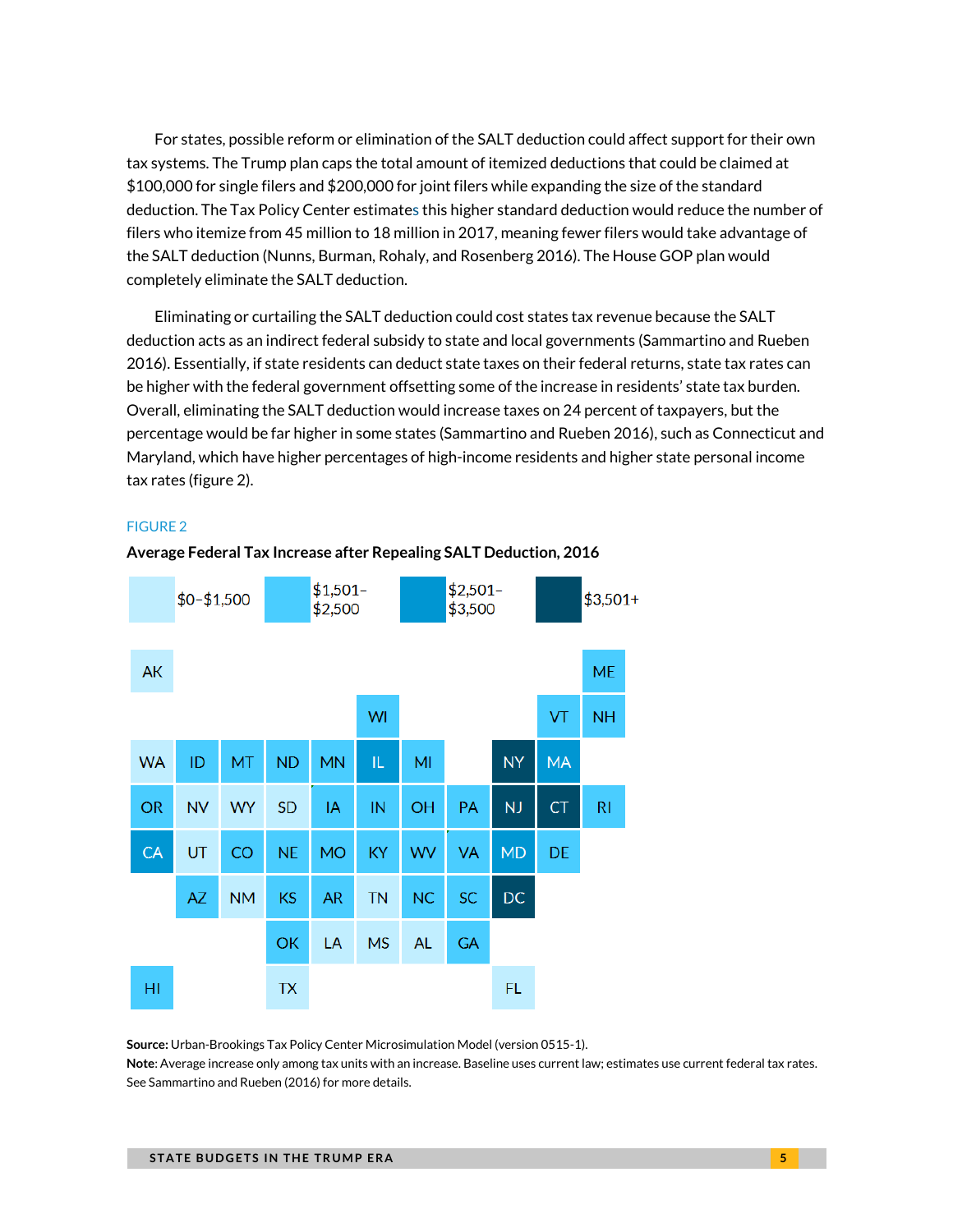Faced with the possibility of a higher marginal tax burden of state and local taxes on residents, some states could respond with tax rate cuts or with changes in the composition of revenue sources. In theory, because the SALT deduction only lowers the burden for taxpayers who itemize, and those itemizers tend to be high earners, $^{\rm 10}$  $^{\rm 10}$  $^{\rm 10}$  the deduction incentivizes a more progressive state income tax. Thus, ending the SALT deduction could push states away from progressive tax structures. However, only a few studies found an effect on total state revenue and expenditures (Sammartino and Rueben 2016), and given that accompanying rate cuts would lower federal tax burdens, average tax burdens may alternatively leave room for increasing state taxes.

Recent federal tax changes might foreshadow limited state action in response to this reform. The Tax Reform Act of 1986 eliminated the deduction for general sales taxes and lowered the benefit of the SALT deduction for state income taxes because it lowered federal tax rates. Research found that reducing the income tax benefit had more consequence than eliminating the deduction for sales taxes. Thus, the 1986 reform actually increased the incentive for states to use sales taxes (even without the deduction) rather than state income taxes. After 2004, when taxpayers were again allowed to either deduct state sales tax or income tax, the Tax Policy Center did not find states changing their tax structures to rely more heavily on either tax (Sammartino and Rueben 2016). Finally, the American Taxpayer Relief Act of 2012 raised federal income tax rates on the highest income brackets, which made itemized deductions more valuable and thus subsidized state income tax rate hikes. However, many states did just the opposite and cut income tax rates following the federal change (Sammartino and Francis 2016).

Beyond the SALT deduction, the Ryan plan would eliminate all itemized deductions other than those for mortgage interest and charity. Because most states piggyback off the federal tax code, these federal base-broadening reforms could broaden state tax bases and potentially increase revenue (if states don't change their own tax rates). The Trump plan's cap could have a similar effect. In the aftermath of the 1986 tax reform, it was estimated that base broadening increased state income tax revenue 20 percent or more in 19 states (Ladd 1993).

The Trump and the House GOP plans would also change the taxation of capital gains. Trump's plan eliminates the 3.8 percent surtax on net investment income (a part of repealing ACA taxes), which would lower the rate on long-term capital gains to 20 percent. A lower tax rate could lead to more realizations (and thus revenue), but generally changing the federal tax rate would not have a big effect on state budgets. However, the House GOP proposal is far more substantial for states. It would replace the special tax rates on capital gains and dividends with a 50 percent exclusion or deduction for capital gains, dividends, and interest income (the federal government currently taxes interest income at the same rates as normal income). $^{11}$  $^{11}$  $^{11}$  Because this proposal would affect the tax base, and many states use the federal base as a starting point, this change could lead to a reduction in state taxable income. For example, Maryland, like many states, starts with federal adjusted gross income and adds and subtracts from it to arrive at its state adjusted gross income. With no change to the state tax law, Maryland taxpayers would be using the reduced federal capital gains, dividends, and interest income amount for their state income tax base.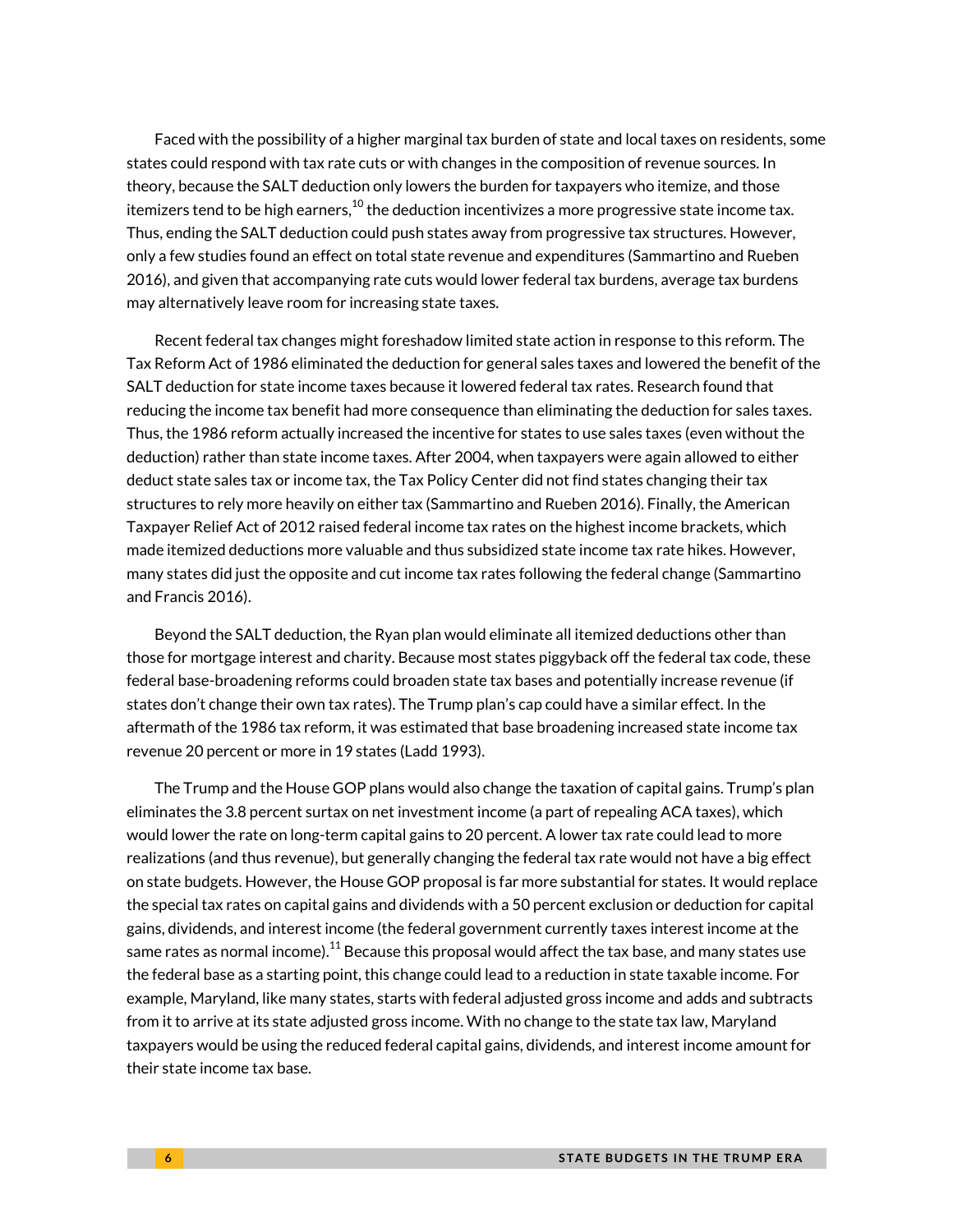Although states can respond to federal changes by decoupling, one consequence of capital gains taxes is out of their control: the timing of capital gains realizations. Given expectations of a reduced federal rate, taxpayers might delay realizations. This delay would not negatively affect the net income (assuming there are not phased-in state changes), but it would affect the timing by shifting gains and losses from one year to another. Similar state revenue volatility and uncertainty occurred in 2013 and 2014 following federal tax changes in 2012 (Francis 2015).

Finally, to the extent that the marginal tax rates on capital are lowered, the implicit subsidy to state and local municipal debt would also fall. Currently, most state and local borrowing is exempt from federal income tax, $^{12}$  $^{12}$  $^{12}$  which allows state and local governments to borrow more cheaply than other debt issuers, such as corporations, for a given level of risk and length of maturity. However, as marginal tax rates on other debt fall, the value of this exemption falls. Assuming there is one market for borrowing, the lowering of this subsidy would translate into state and local governments facing higher borrowing costs.

#### **Looming budget questions: Do states cut taxes to prevent increasing state tax burdens on some residents? Do states respond to changes to the federal tax base?**

#### **Corporate Income Tax**

- Changes to the calculation of taxable income could lead states to decouple from federal rules to avoid revenue losses.
- Federal base broadening could increase state tax revenue in the long run.
- Major federal reforms could lead states to switch to gross receipts taxes.

Reforming the federal corporate income tax could prove disruptive for states because most states use federal definitions of income to calculate state corporate income, making it much easier to administer a state corporate tax. The House GOP plan would allow corporations and pass-through businesses to immediately deduct all investments, rather than depreciate these costs over time, and interest would no longer be deductible. These changes would transform the corporate income tax into a cash-flow tax, treating business income as it would under a consumption tax. The plan also would exclude receipts from exports, but it would disallow a deduction for imports. These changes will likely lower revenues in the short run, but in the long run they will likely increase the corporate tax base and thus increase revenue in states that do not decouple (assuming states don't lower tax rates).

Currently, 44 states levy a corporate income tax, and Texas and Ohio have a gross receipts tax. Nevada, South Dakota, Washington, and Wyoming have no corporate income tax or gross receipts tax. Nationally, the state corporate income tax represents only 3 percent of state general funds, but a handful of states are more reliant on the tax (figure 3). For example, Illinois' corporate tax raised 6 percent, and New Hampshire's business profits tax raised 9 percent. $^{13}$  $^{13}$  $^{13}$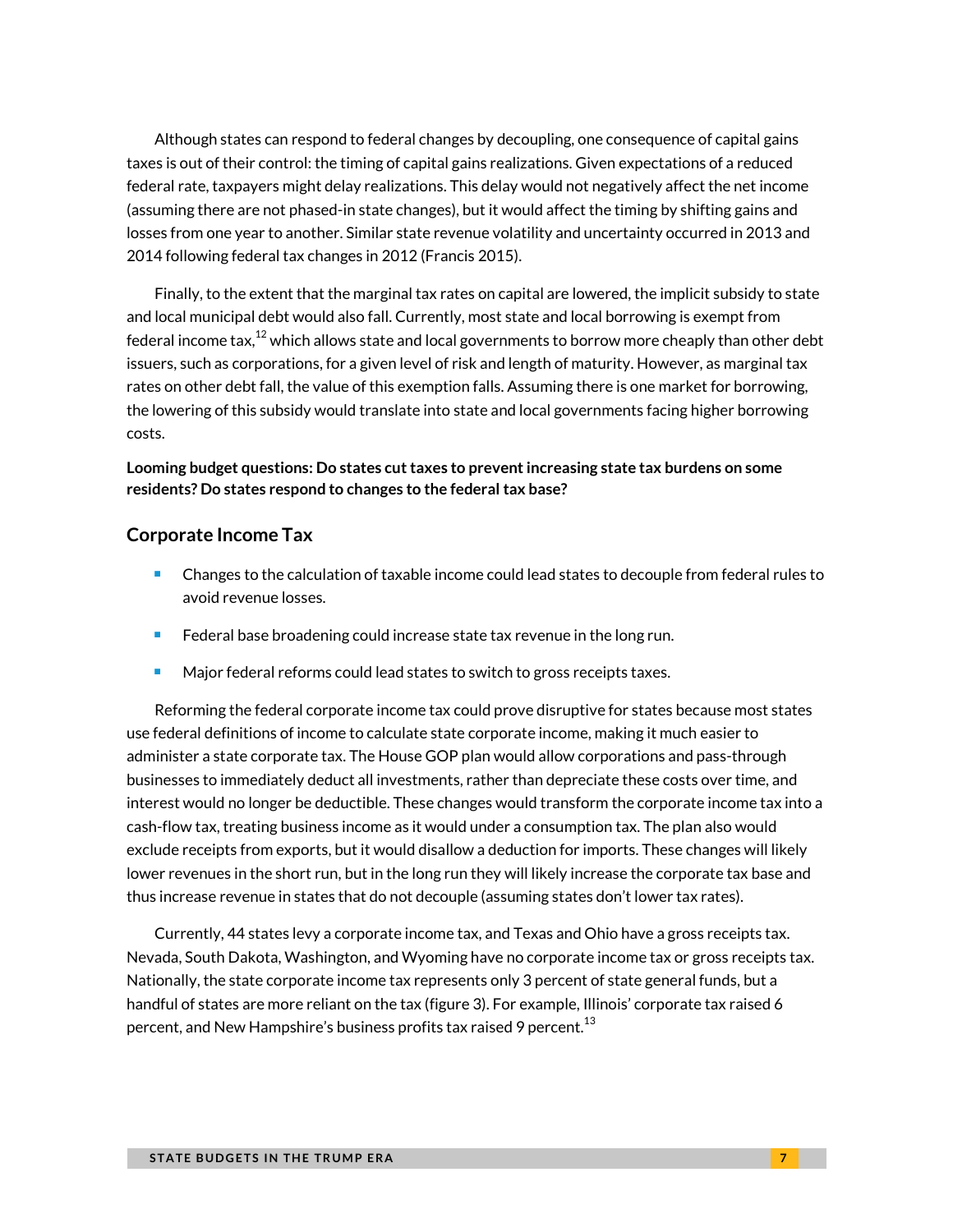#### FIGURE 3

#### **State Corporate Income Tax Revenue as a Percentage of General Revenue**



**Source:** Census of Governments, 2014 Annual Survey of State Government Finances.

How states would react to a reform like the one proposed in the GOP plan is unclear. When the federal government allowed "bonus depreciation" in the early 2000s, 31 states decoupled from the new rule to prevent revenue losses (McNichol and Johnson 2005). States could continue to piggyback off the federal definitions and effectively change their corporate income tax into a cash-flow tax. However, if they wanted to retain current rules, including disallowing deductions of business expenses, they could require businesses to modify reported returns. Such a requirement would create more work for businesses, especially those that operate across multiple states. Some states may decide it would be easier to replace their current tax with a gross receipts tax, such as Ohio's commercial activity tax $^{14}$  $^{14}$  $^{14}$  or Texas's franchise (or margin) tax.<sup>[15](#page-17-10)</sup> Alternatively, if the federal changes broaden the corporate tax base, they could potentially increase state corporate tax revenues.

The Trump tax plan also proposes giving corporations the option of choosing expensing or interest deduction, but it does not provide details on how the election would be implemented.

**Looming budget questions: Do states accept federal changes or decide to decouple and reinstate restrictions? Are federal reforms an opportunity to completely restructure state corporate tax systems?**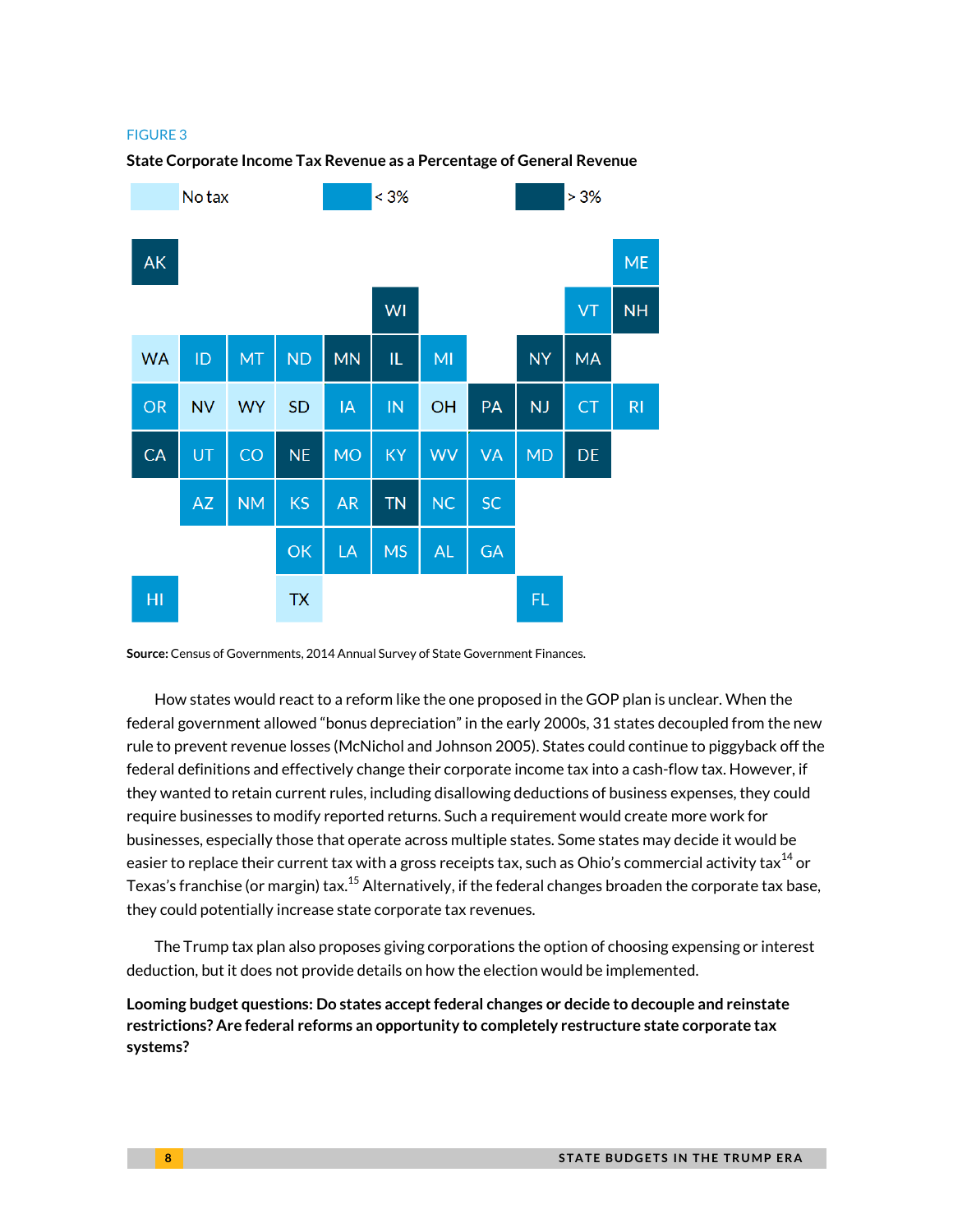# How Will Federal Expenditure Changes Affect State Budgets?

Both President Trump and House Republicans proposed specific changes to several federal spending programs during the 20[16](#page-17-11) campaign. $^{16}$  Additionally, if federal tax changes result in revenue losses, the president and congressional leaders could decide to cut federal spending. Furthermore, they would also need to decide how new programs will fit under existing spending limits passed under sequestration. Current discussions include providing more block grants to states. If these changes are implemented, states will find that many of these approaches could exacerbate the cyclicality of the budget challenges they face with federal support not rising as much (or perhaps at all) in bad times or falling when the economy improves.

#### **Medicaid, the Affordable Care Act, and Health Care**

- **E** Repealing the ACA, specifically the Medicaid expansion, could lower required state Medicaid spending but also increase the number of uninsured, which in turn could create new fiscal problems or require states to find new revenue to maintain current enrollment levels.
- **Duma** Other Medicaid reforms, such as block grants and per capita caps, could add to state spending costs if states want to maintain current levels of coverage and benefits.
- Raising the Medicare age would also put more pressure on state health care spending by potentially raising both the cost of Medicaid and costs of health insurance provided by state and local governments for retired public-sector workers.

In fiscal year 2016, states spent \$558 billion on Medicaid, or 29 percent of total state expenditures including federal funds (NASBO 2016b), the largest component of state spending. Individually, state Medicaid spending ranged from 8 percent of total expenditures in Wyoming to 38 percent in Ohio (figure 4). The ACA expanded the eligible Medicaid population to all adults with incomes up to at least 138 percent of the federal poverty level, but a subsequent Supreme Court ruling made this expansion optional. As of October 2016, 31 states had adopted the Medicaid expansion. $^{\rm 17}$  $^{\rm 17}$  $^{\rm 17}$  Nonexpansion states have comparatively restrictive programs (e.g., adults without children are not eligible in all such states except Wisconsin; Brooks et al. 2017). Although Medicaid is administered by the states, the federal government provided 61 percent of overall Medicaid funding in 2016. The federal government funded 100 percent of Medicaid expansion costs from 2014 to 2016 and 97 percent in 2017; their contribution will gradually phase down to 90 percent in 2020 and then remain at that level.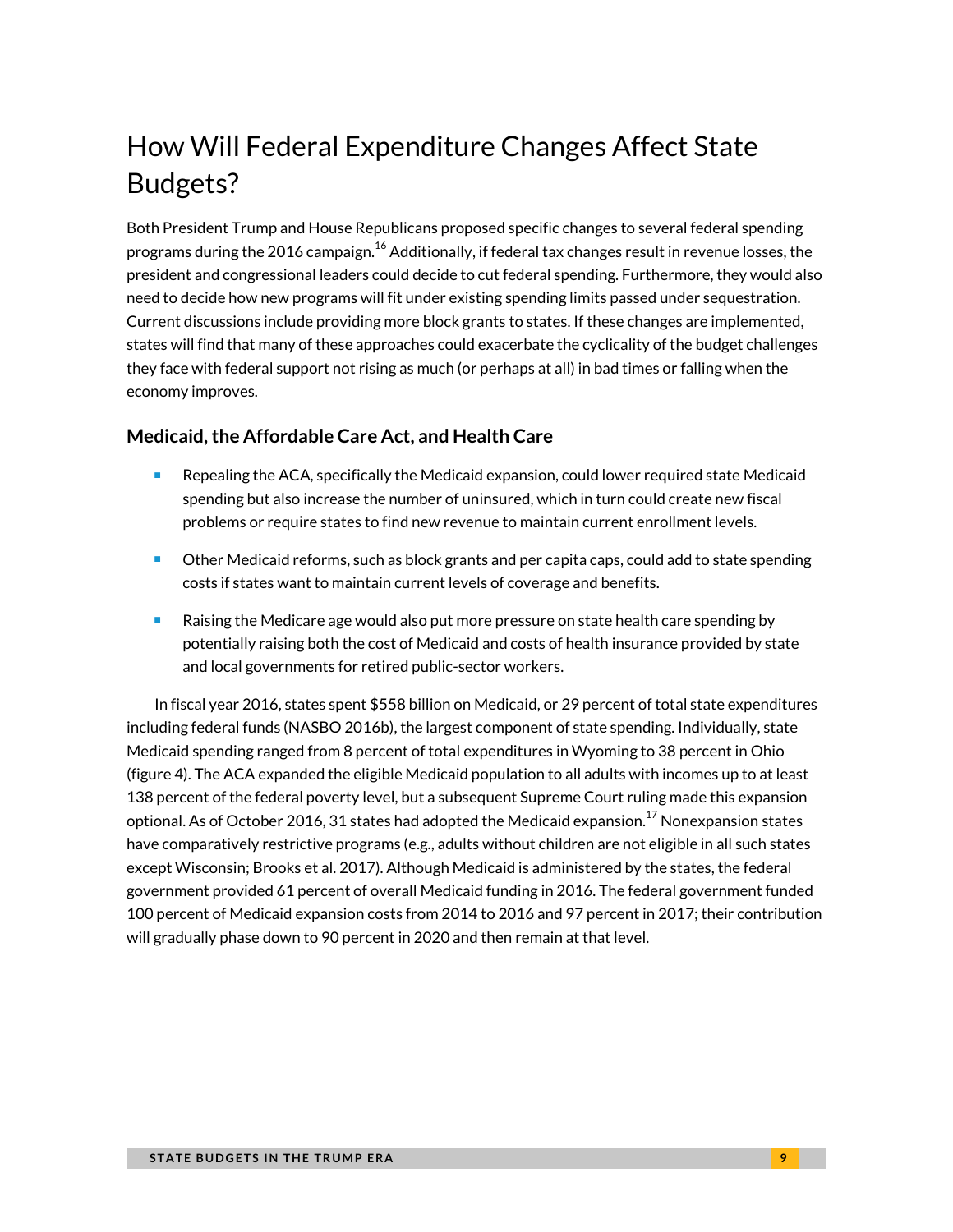#### FIGURE 4



**Medicaid Expenditures as a Percentage of Total Expenditures, Fiscal Year 2016**

#### **Source:** NASBO 2016b.

**Note**: States that did not accept the Medicaid expansion: AL, FL, GA, ID, KS, ME, MO, MS, NC, NE, OK, SC, SD, TN, TX, UT, VA, WI, WY.

Both the Trump and the House Republican plan for health care call for the complete repeal of the ACA, including the Medicaid expansion, with some discussion but little detail about what the replacement plan would entail. $^{18}$  $^{18}$  $^{18}$  The Urban Institute estimates that repealing the expansion would lower state spending on Medicaid and the Children's Health Insurance Program (which is provided through Medicaid) by \$76 billion between 2019 and 2028. However, repealing the ACA—ending both the Medicaid expansion and the marketplace with subsidies—would take health insurance away from 30 million people, with nearly 13 million specifically losing Medicaid or Children's Health Insurance Program coverage (Blumberg, Buettgens, and Holahan 2016). The Congressional Budget Office (2017) recently reached a similar conclusion. It estimated that repealing these portions of the ACA (as was done in the Restoring American's Healthcare Freedom Reconciliation Act of 2015) would increase the uninsured population by 32 million by 2026, after the Medicaid expansion and subsidies are repealed. These newly uninsured individuals would seek an estimated \$1.1 trillion in uncompensated care over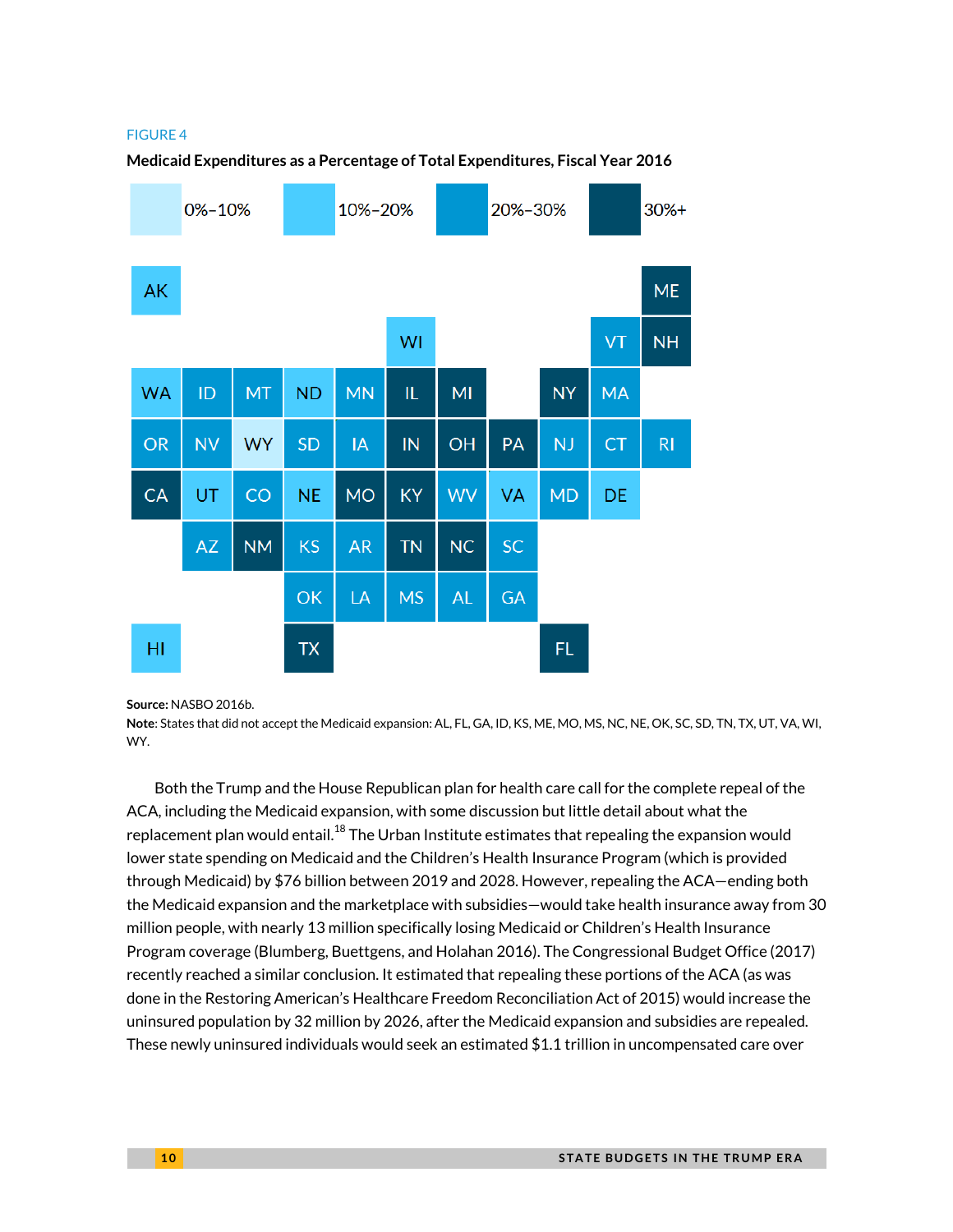the same period, a large portion of which would end up being the responsibility of state governments (Buettgens, Blumberg, and Holahan 2017).

Beyond repealing the ACA's Medicaid expansion, both the Trump and House GOP plans call for additional Medicaid reforms. Currently, states must enroll certain groups (e.g., qualified pregnant women and children) to receive federal funds, but otherwise they can choose how much coverage they provide to their residents.<sup>[19](#page-17-14)</sup> The federal government then funds a share of each state's Medicaid expenditures based on a matching rate, which varies based on the state's per capita income (Kaiser Family Foundation 2012). Under the House plan, federal spending on Medicaid would be capped, and states could choose to receive their funds as a block grant (a base year of funding) or on a per capita allotment (using a formula that includes factors considering the number of aged, blind, and disabled individuals; children; and adults in the state). The Trump plan only discusses block grants. Given changing demographics, the relative health of the economy, federal budget constraints, and medical costs growing faster than inflation, it is likely that block grants or a per capita system will likely lead to lower growth in the Medicaid funding formula than under current rules. This slower growth would mean states could have even more control over who they choose to cover and what services are included but less money for that coverage.

An Urban Institute and Kaiser Family Foundation analysis (Holahan et al. 2012) of a previous House GOP plan for block grants estimated the caps would reduce federal Medicaid transfers to states by more than \$800 billion, or 22 percent, over 10 years. The report also estimated states would need to increase Medicaid spending between 46 and 77 percent (depending on efficiency gains) if they wanted to avoid enrollment reductions (this estimate was made with a pre-Medicaid expansion baseline).

A Congressional Budget Office (2012a) analysis of the same House GOP plan concluded it could provide states more flexibility and thus improve efficiency. However, even accounting for those possible gains, the analysis concluded that "the magnitude of the reduction in spending relative to such spending in the other scenarios means that states would need to increase their spending on these programs, make considerable cutbacks in them, or both" (Congressional Budget Office 2012a, 9).

Notably, such Medicaid reforms would also have disparate effects (Holahan and Buettgens 2016). The Urban Institute found they would hurt low-income states more than high-income states. Typically, public block grant and per capita proposals establish a funding baseline based on current federal expenditure levels (however, this does not have to be the case, and the final legislative details are important). High-income states like New York that spend more on Medicaid would get more federal dollars per capita than most low-income states like Mississippi that spend less. This distribution of funds tends to be the case even though the current Medicaid matching formula is inversely related to income: New York's spending match is 50 percent (the low) and Mississippi's is 75 percent (the high). Lowincome states would have to spend more to reach previous levels of enrollment. The Urban Institute and Kaiser Family Foundation study (Holahan et al. 2012) estimated New York would have to increase its current spending 66 percent and Mississippi would have to increase its spending 131 percent if each state wanted to maintain its pre-ACA enrollment levels after federal changes.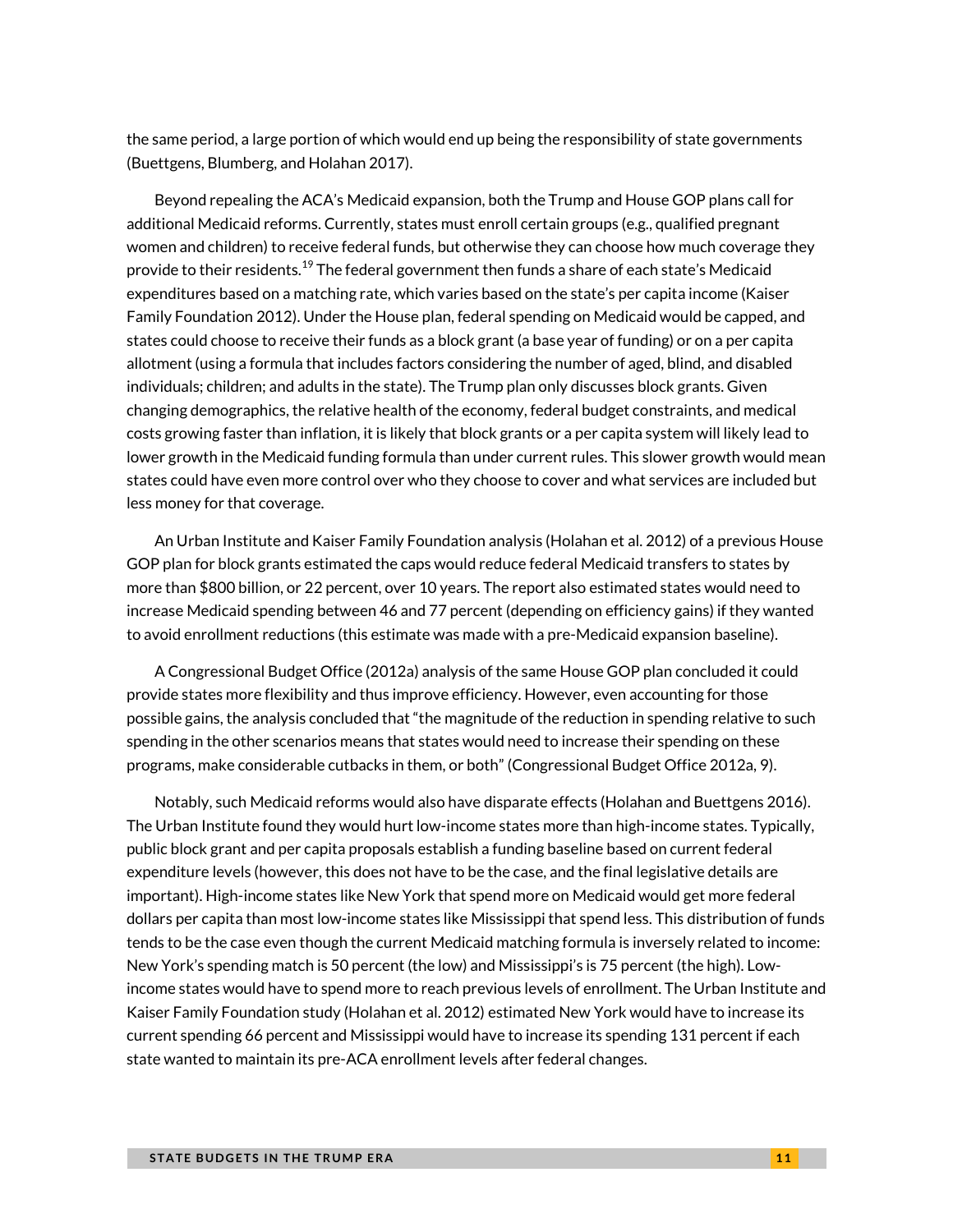The House GOP plan would also tie the Medicare eligibility age to the Social Security eligibility age, increasing it from age 65 to age 66 or 67 (depending on year of birth). The Trump health care plan does not mention Medicare changes. Increasing the eligibility age would make Americans currently receiving both Medicaid and Medicare more dependent on the former and thus increase the burden on state governments. A recent Urban Institute report (Waidmann and Lawton 2015) estimated raising the Medicare age to 67 would increase federal Medicaid spending \$766 million annually, with states contributing an additional \$369 million. This estimate did not account for repealing the ACA and the Medicaid expansion, but it did note that nonexpansion states faced lower increases. The budget effects of raising the Medicare age would depend on how generous state Medicaid programs are after ACA repeal.

Raising the Medicare age would also increase the amount of money state and local governments spend on the health care expenses of retired state and local public-sector workers. Health care costs are the largest fraction of other postemployment benefits, which are the costs of retiree benefits excluding pension payments. These other postemployment benefit liabilities are already estimated to be about \$862 billion (Munnell, Aubry, and Crawford 2016). Health care plans for retirees are typically written as secondary coverage to Medicare. Thus, increasing the Medicare eligibility age would also likely increase state and local governments' direct health care costs for these retired public-sector workers.

**Looming budget question: Following federal reforms, do states increase health care spending to maintain services or deal with the ramifications of more uninsured (or underinsured) residents?** 

#### **TANF and SNAP**

Public welfare programs could see large cuts.

The TANF block grant is \$16.5 billion each year (Falk 2016). States administer TANF—including setting eligibility standards—and must spend some of their own funds on TANF programs to receive federal funds (Cohen et al. 2016). Roughly a quarter of total federal and state funds are spent on monthly cash aid payments (Schott, Pavetti, and Floyd 2015). States also use TANF funds on a variety of other programs, such as expanding the state earned-income tax credit, child care programs, work training, and economic development projects.

The federal government completely funds SNAP, which is administered by states. The states and federal government only split administrative costs. President Barack Obama's fiscal year 2016 budget provided over \$70 billion for the program. $^{20}$  $^{20}$  $^{20}$ 

The House GOP plan released in June 2016 mentions strengthening both SNAP's and TANF's work requirements and consolidating federal welfare programs that overlap. $^{21}$  $^{21}$  $^{21}$  A related "Frequently Asked Questions" document states the plan will not increase or decrease spending and that no one will lose benefits.<sup>[22](#page-18-2)</sup> However, the House Budget Committee budget released in March 2016 converts SNAP into a block grant and cuts the program by more than \$150 billion, or 20 percent, over 10 years (House Budget Committee 2016; Rosenbaum and Keith-Jennings 2016). There are also unspecified spending cuts in the March budget (Kogan and Shapiro 2016), which means TANF could also see less funding.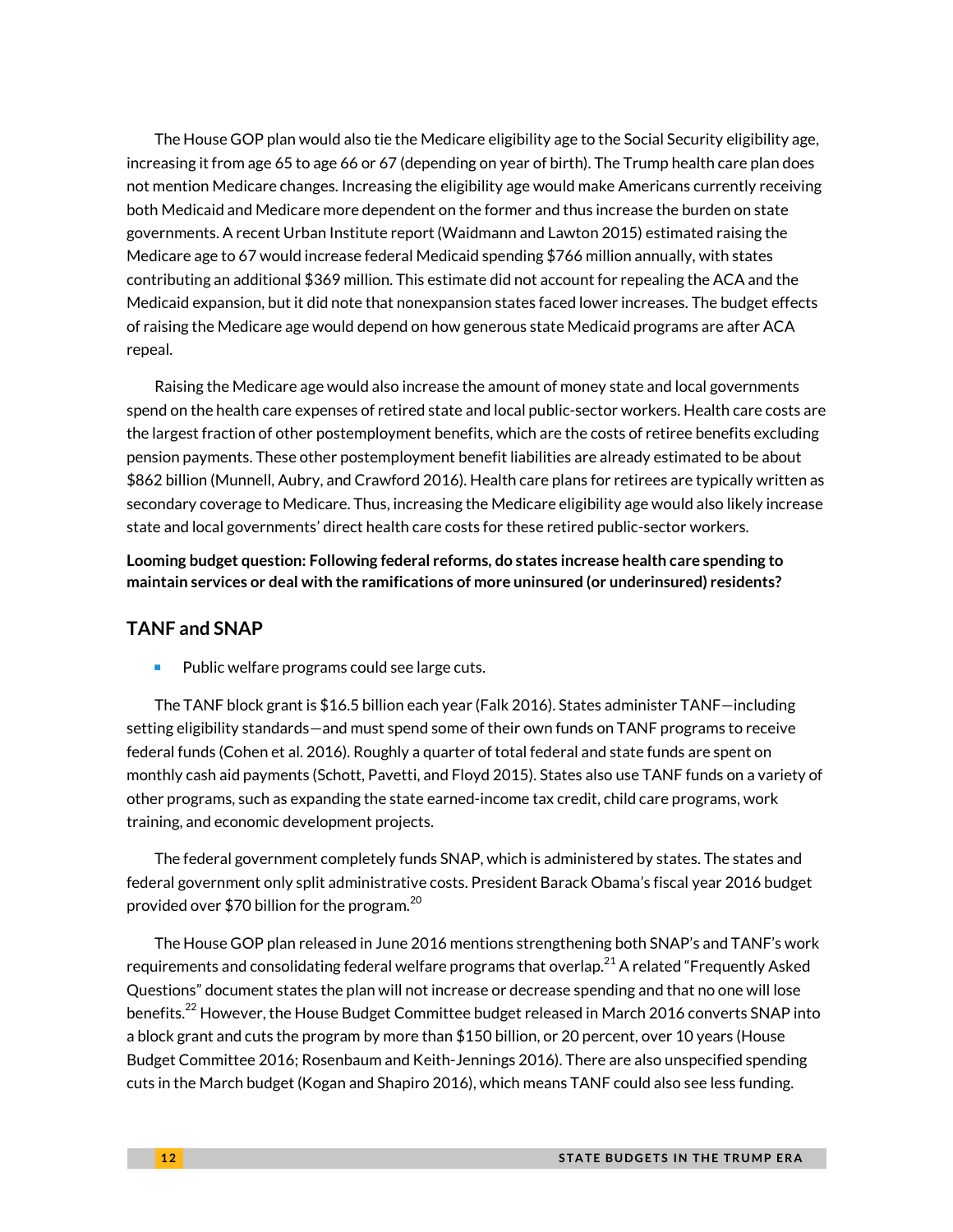None of Trump's proposals mentioned SNAP or TANF, but his economy page lamented the number of Americans on food stamps.<sup>[23](#page-18-3)</sup>

**Looming budget questions: Do states increase spending on public welfare programs or allow services to expire if the federal government reduces spending? If states do not increase their spending, does that add more demand and pressure to other low-income state programs?**

#### **Infrastructure**

**Trump's plan promises financing for projects but not direct funding for states.** 

Trump's infrastructure plan, as detailed by Ross and Navarro (2016), calls for \$1 trillion of new infrastructure spending. However, the plan would not send \$1 trillion from the federal government directly to state and local governments. Instead, the federal government would provide tax credits to private investors to spur more public-private partnerships, an arrangement in which a private company assists the government in managing the design and construction of, operating, or financing a project (Kile 2014).

Public-private partnerships offer many potential benefits, including faster access to capital when states and localities are up against statutory or constitutional limits on their ability to issue debt (Kile 2014). There is also suggestive evidence that these projects are completed sooner and at lower taxpayer cost (Congressional Budget Office 2012b).

However, many details of the Trump plan remain unclear. For example, it is not totally clear how projects would be selected. Any project would require permitting approval from the relevant authorities, but it is unclear if there needs to be a state or local public partner on the project. In addition, investors will require a rate of return, and projects offering a revenue stream to compensate for contributing equity and bearing risk may not be the infrastructure projects that yield the greatest social benefit. For example, toll roads have a reliable revenue stream, but it might be harder to fund infrastructure projects this way for projects with a large public good component, such as wastewater projects. [24](#page-18-4)

Alternatively, if the Trump administration were to revive a program like Build America Bonds, states (and local governments) could still be responsible for the necessary borrowing, albeit at lower costs because of the tax credits. The credits would then then be repaid through state user fees (e.g., tolls) or state tax revenue.

According to the Congressional Budget Office (2015), total public spending on infrastructure (highways, mass transit, water, and so forth) was \$416 billion in 2014, with state and local governments providing the majority of funds (\$320 billion). Roughly two-thirds of the total went toward transportation, and the other third was for water and wastewater systems. Since the 1980s, real federal spending has remained stagnant, meaning states and localities have spent more of their own funds on infrastructure (figure 5). From 2003 to 2014, however, federal, state, and local spending declined in real dollars. Going forward, the Budget Control Act of 2011 established 10-year caps on federal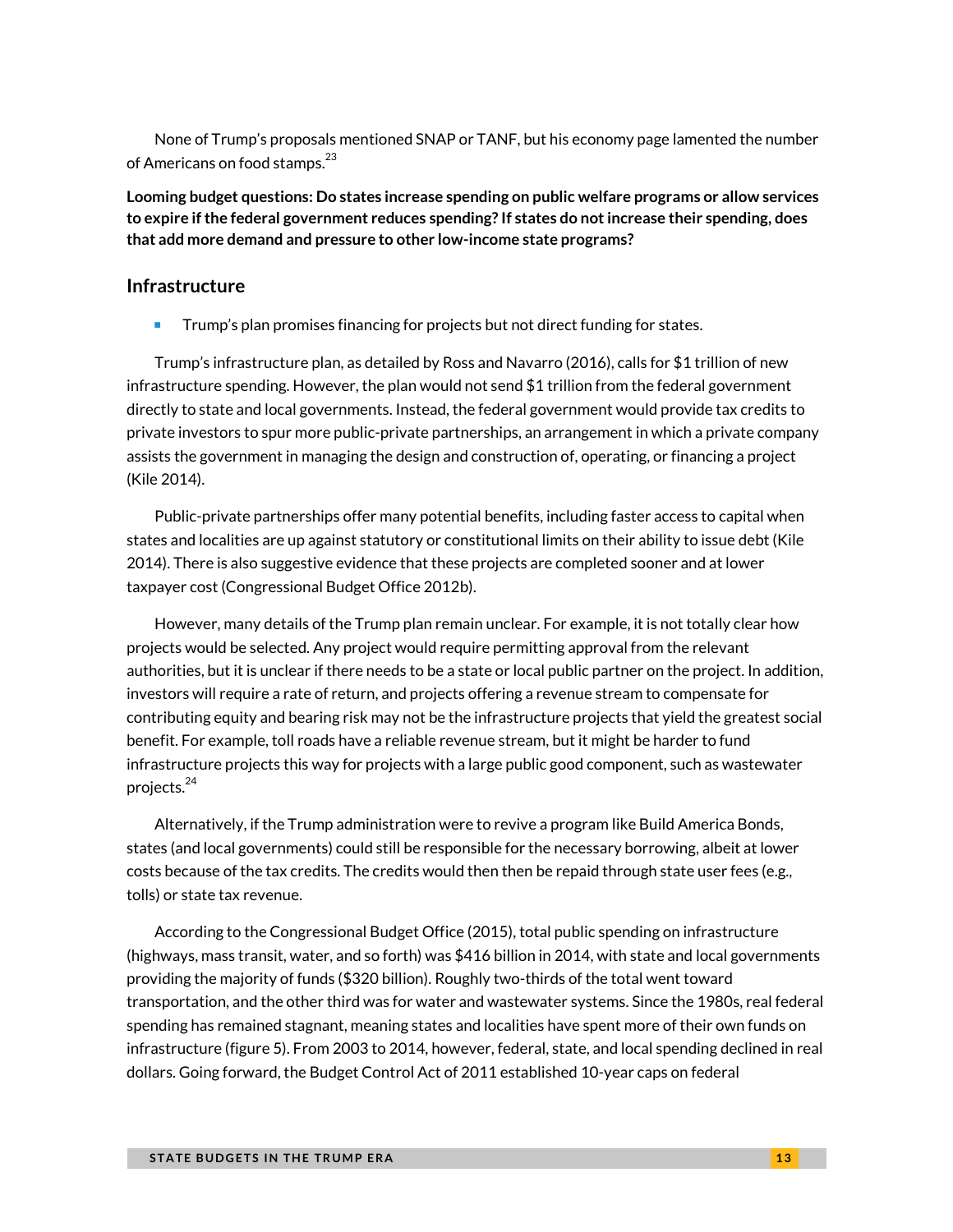discretionary nondefense spending that would put downward pressure on federal infrastructure spending.

#### FIGURE 5



**Public Spending on Infrastructure, 1956–2014**

**Source**: Congressional Budget Office (2015) based on data from the Office of Management and Budget, Census Bureau, and Bureau of Economic Analyisis.

Stagnant federal grants and a desire for more infrastructure projects is putting pressure on state budgets, forcing states to choose between infrastructure improvements and tax hikes (or other spending reductions). Since 2013, 17 states have raised taxes on motor fuel to support transportation spending (American Road & Transportation Builders Association 2016).

Beyond the limited types of programs that might be attractive for private investment as recounted above, such a federal subsidy program could focus on new projects at the expense of maintenance and upkeep. Private investment and building new projects will likely exacerbate the current underinvestment in maintenance for existing infrastructure. Indeed, current match rates and political considerations may already encourage underinvestment in upkeep, leading to the development of costly problems (Pagano 2012).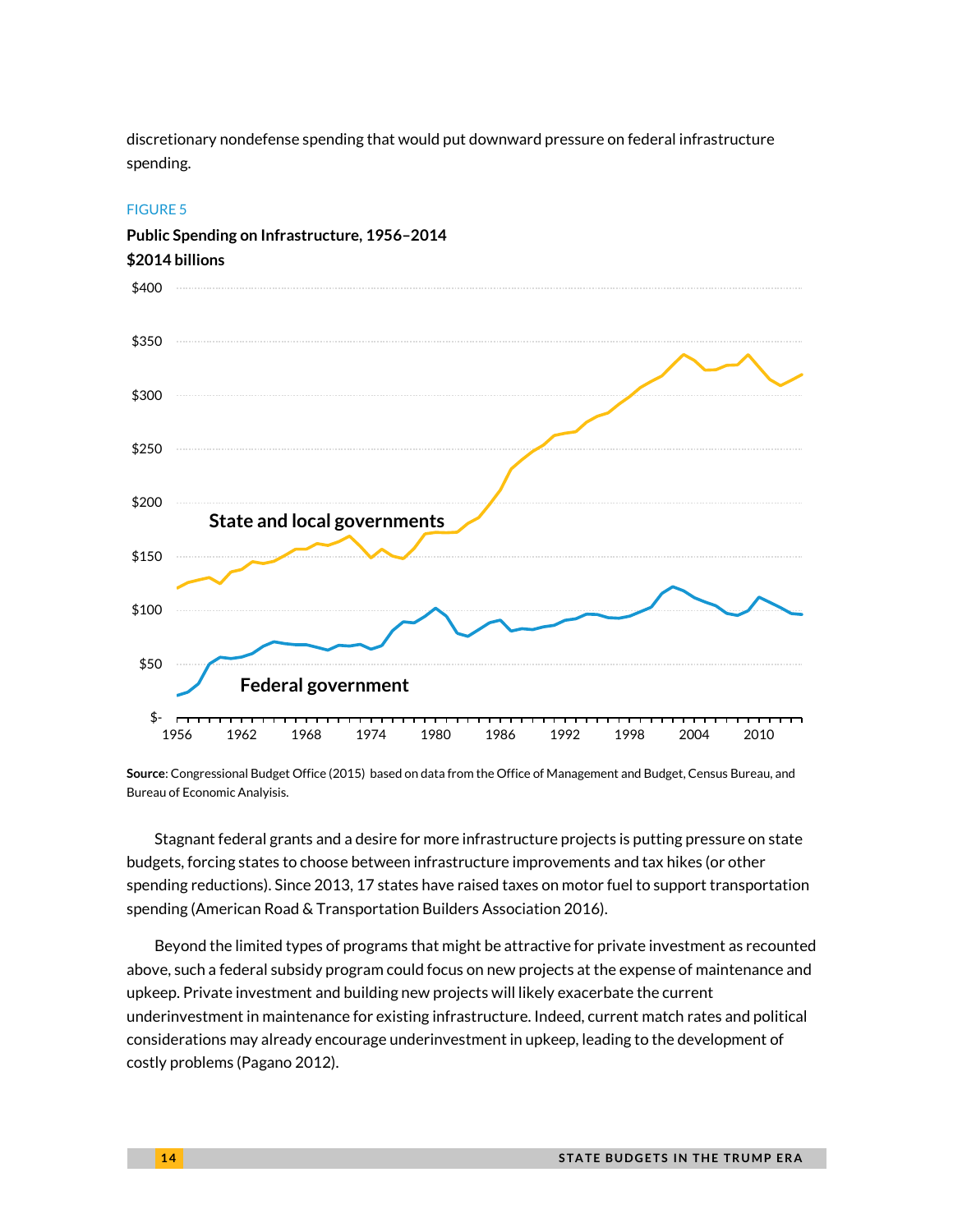The House GOP plans did not include anything on infrastructure spending.

**Looming budget questions: Will states continue to increase gas taxes or raise other revenue (or cut other services) to fund desired infrastructure projects if the federal government does not increase funding? If investment is done directly by private companies, who decides which projects should be selected?** 

#### **Elementary and Secondary Education**

**Trump's plan would shift federal funds to school-choice programs** 

The Trump education plan calls for a \$20 billion federal investment in school choice programs.<sup>[25](#page-18-5)</sup> Trump's spending request is roughly half of what the federal government spent on kindergarten through grade 12 education in 2015, \$41 billion (Edelstein et al. 2016), and it is more than the federal government currently spends on Title I funds earmarked for disadvantaged students (figure 6).

#### FIGURE 6

#### **Current Federal Education Spending (Fiscal Year 2015) versus Trump Proposal**



**Sources**: Urban Institute calculations based on *Budget of US Goverment Fiscal Year 2017*; "Education," Donald Trump 2016 campaign website, accessed January 25, 2017[, https://www.donaldjtrump.com/policies/education/.](https://www.donaldjtrump.com/policies/education/)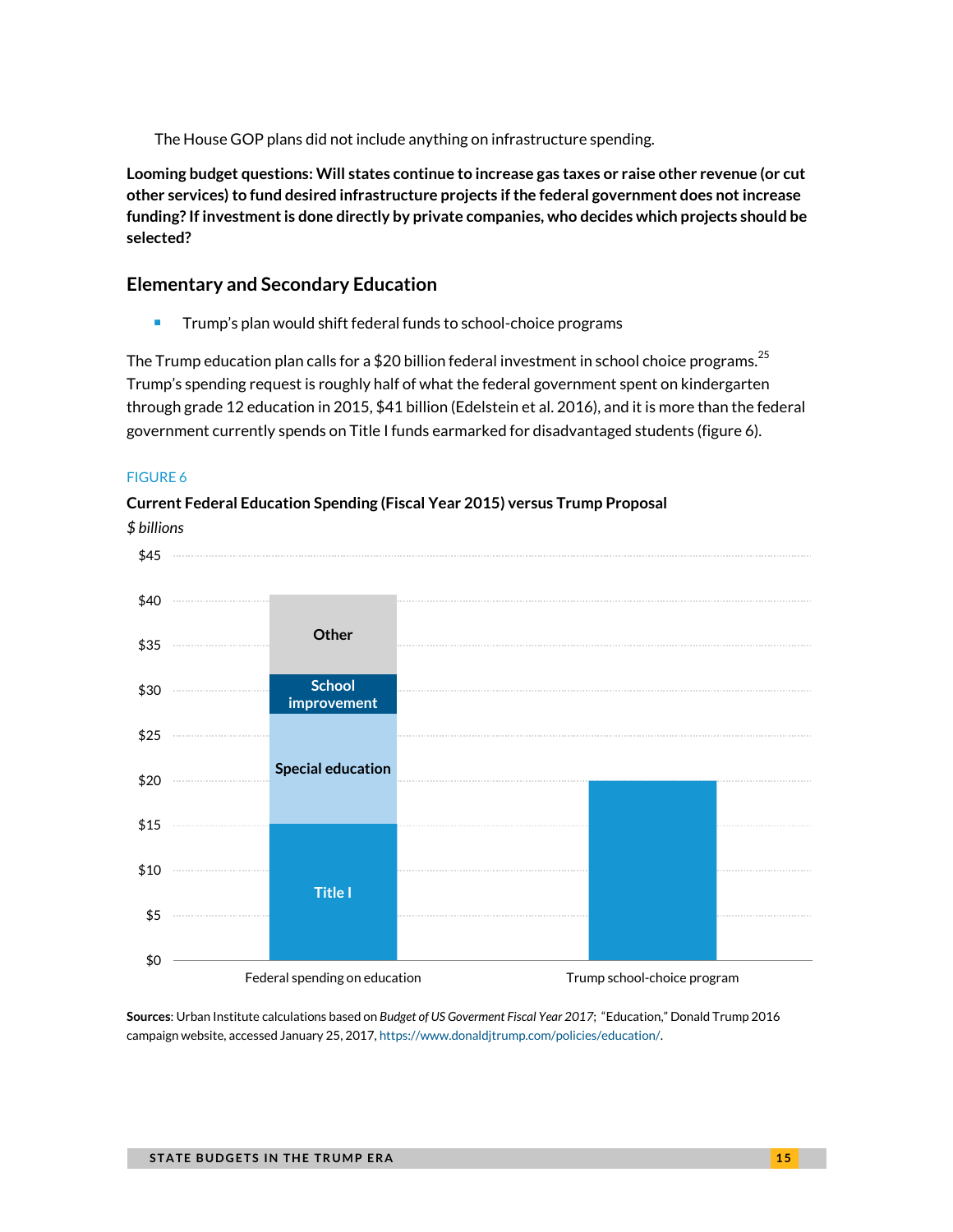Trump's plan also asks states to contribute another \$110 billion of their own funds (to reach its goal of \$12,000 in school choice funds for every student living in poverty). That sum is more than a third of what states spent from their own funds on elementary and secondary education in 2016 (\$317 billion). The federal government can deficit finance this enormous expansion, but states will have to raise taxes or reduce other spending to meet this goal. The House GOP plans did not include anything on changing education spending.

Federal funds for elementary and secondary education spending have declined since the Great Recession.<sup>[26](#page-18-6)</sup> After a brief increase with the American Recovery and Reinvention Act, federal spending was reduced after congressional nondefense discretionary cuts in 2011 and 2013. Meanwhile, the economic downturn and resulting state budget problems have prevented real (or inflation-adjusted) state and local spending from reaching prerecession levels. Many states have continued to cut education spending during the recovery.

**Looming budget questions: How will states respond if Title I funding is cut and/or if there are pressures to move state funding to school-choice programs? Who will define these programs, and what will these transfers mean for existing public schools?**

#### **Other Issues: Trade, Immigration, and More**

In addition to these major fiscal issues, President Trump and House Republicans are discussing changing numerous other federal policies that, if turned into law, would affect the economies and budgets of states.

For example, President Trump spent much of the campaign deriding America's trade policy. $^{27}$  $^{27}$  $^{27}$  He pledged to renegotiate the North American Free Trade Agreement, take a tougher approach with China, and either use tariffs against specific companies that move jobs out of the United States or implement a simpler across-the-board tariff on all imports. $^\mathrm{28}$  $^\mathrm{28}$  $^\mathrm{28}$  All these actions would have wide but unpredictable repercussions: they could keep companies (and jobs) in states or stifle economic activity across the country (or in specific regions). President Trump also seems to want to negotiate individual deals with specific companies. This unprecedented action began during his transition, most notably with Carrier. Although the specifics of the deal are still debated, $^{29}$  $^{29}$  $^{29}$  the federal government doing business with individual corporations gives all companies an incentive to demand concessions $^{\rm 30}$  $^{\rm 30}$  $^{\rm 30}$  from both the federal government and their state government—with pressure directly from the president—before any business decision.

Trump was also hostile toward immigration. $^{\rm 31}$  $^{\rm 31}$  $^{\rm 31}$  He promised to "build a wall" on the Mexican border, order a mass-scale deportation of criminal undocumented immigrants, suspend immigration from terror-prone regions where vetting cannot safely occur, rescind the Deferred Action for Childhood Arrivals, and deny federal funds to cities that protect undocumented residents from being deported.<sup>[32](#page-18-12)</sup> Any or all of these actions could upend the economies and budgets of states with large immigrant populations.<sup>[33](#page-18-13)</sup> More than 40 million people in the United States were born in other countries, and roughly 11 million are undocumented immigrants (Passell and Cohn 2016). Most undocumented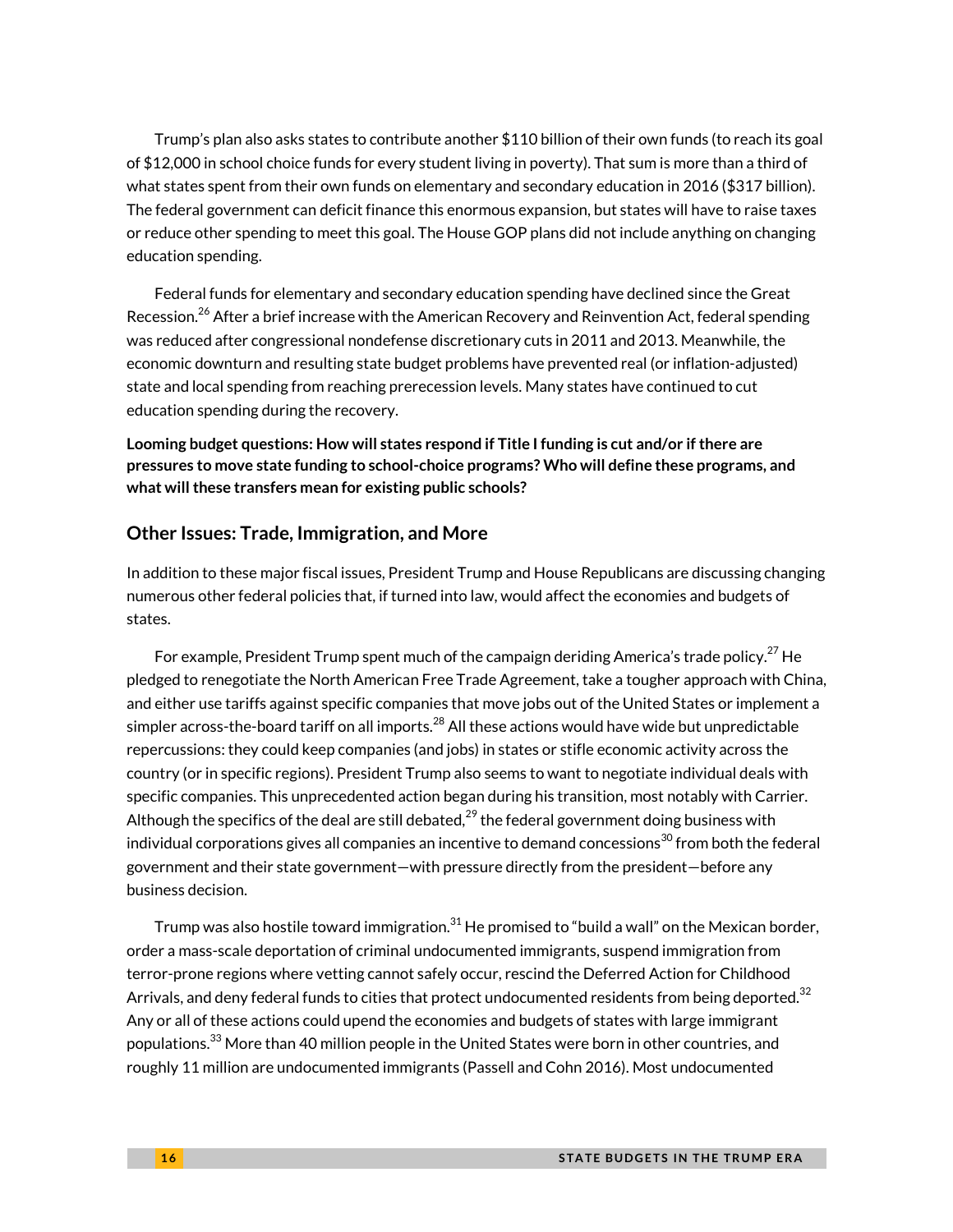immigrants live in six states (California, Florida, Illinois, New Jersey, New York, and Texas), but many other states in the South and West have relatively large undocumented populations (Passel and Cohn 2016). Immigrants (both documented and undocumented) currently help counterbalance an aging native workforce $^{34}$  $^{34}$  $^{34}$  and account for many high-skilled laborers (e.g., in fields such as science, technology, and math). Indeed, a recent National Academies of Sciences, Engineering, and Medicine report on immigration $^{35}$  found immigrants added to national economic growth. In the short term, on average immigrants cost state and local governments more than they provide in taxes (mostly because of the cost of educating their children); $^{36}$  $^{36}$  $^{36}$  however, over the long term their positive contributions are key to both the nation's and states' economic and fiscal futures.

Many other federal issues—from affordable housing<sup>37</sup> to criminal justice reform—will affect all 50 state budgets, and other issues (such as a federal hiring freeze $^{38}$  $^{38}$  $^{38}$  or rolling back environmental regulations $^{39}$ ) would have a big effect on certain states. In short, states need to pay attention to nearly every major reform debated and passed in Washington because it will affect their budgets either directly or indirectly through repercussions on their economies.

## Conclusion

Nearly a decade removed from the Great Recession, states are still struggling to make their budget math work. Most states entered 2017 with a deficit, and nearly two-thirds of states spend less on services today in real dollars than they did before the recession. Given these challenges, states will spend the next few months debating tough fiscal trade-offs.

As states work through their budgets they must keep an eye on Washington, because federal policy changes could force even tougher decisions. President Trump and the House Republicans bring ambitious agendas to Washington that would hand states greater control of programs but likely more responsibility as well. If federal reforms detailed in this brief are passed, many states that have spent the past few years avoiding tough decisions and balancing their budgets with one-off policies will face unavoidable questions about how much they want to tax residents and what level of services they want to provide.

### **Notes**

- <span id="page-16-0"></span>1. "Policies," Donald Trump 2016 campaign website, accessed January 25, 2017, [https://www.donaldjtrump.com/policies/.](https://www.donaldjtrump.com/policies/)
- <span id="page-16-1"></span>2. See the "A Better Way" website a[t http://abetterway.speaker.gov/.](http://abetterway.speaker.gov/)
- <span id="page-16-2"></span>3. Ryan Maness, "Thirty-One States Face Revenue Shortfalls for the 2017 Fiscal Year," *MultiState Insider*, January 3, 2017[, https://www.multistate.com/insider/2017/01/thirty-one-states-face-revenue-shortfalls-for-the-](https://www.multistate.com/insider/2017/01/thirty-one-states-face-revenue-shortfalls-for-the-2017-fiscal-year/)[2017-fiscal-year/.](https://www.multistate.com/insider/2017/01/thirty-one-states-face-revenue-shortfalls-for-the-2017-fiscal-year/)
- <span id="page-16-3"></span>4. Norton Francis, "State Revenue Outlook Has Few Bright Spots," *TaxVox* (blog), December 22, 2016, [http://www.taxpolicycenter.org/taxvox/state-revenue-outlook-has-few-bright-spots.](http://www.taxpolicycenter.org/taxvox/state-revenue-outlook-has-few-bright-spots)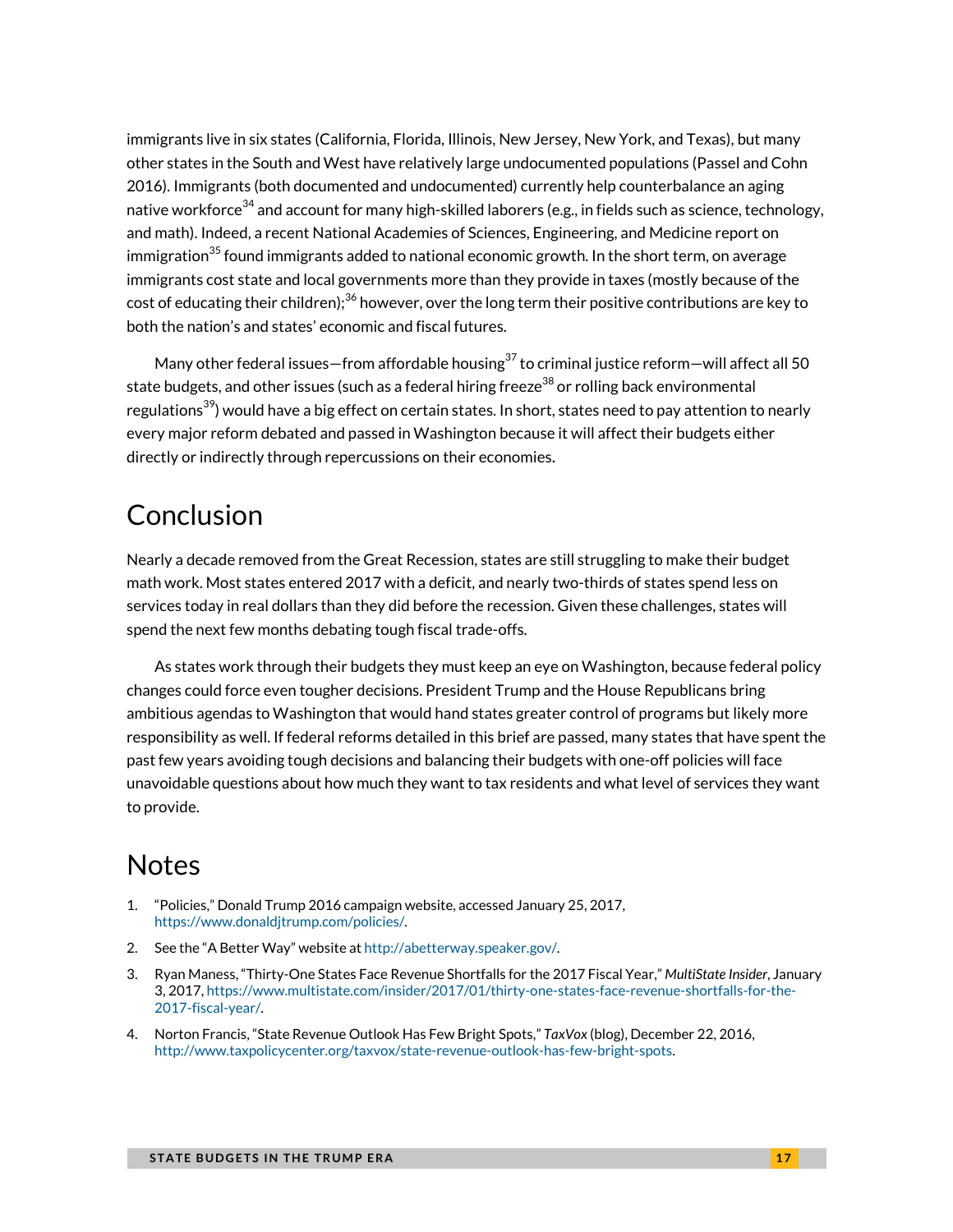<span id="page-17-0"></span>5. Christine Stuart, "Lawmakers Get a Glimpse of Budget Problems They Will Face," *CT News Junkie*, November 30, 2016,

[http://www.ctnewsjunkie.com/archives/entry/connecticut\\_lawmakers\\_get\\_a\\_glimpse\\_of\\_budget\\_problems\\_th](http://www.ctnewsjunkie.com/archives/entry/connecticut_lawmakers_get_a_glimpse_of_budget_problems_they_will_face) [ey\\_will\\_face;](http://www.ctnewsjunkie.com/archives/entry/connecticut_lawmakers_get_a_glimpse_of_budget_problems_they_will_face) Dana Tims, "Gov. Brown Challenges Business Leaders to Help Find Needed New Revenue, *OregonLive*[, http://www.oregonlive.com/politics/index.ssf/2016/12/gov\\_brown\\_at\\_business\\_summit.html.](http://www.oregonlive.com/politics/index.ssf/2016/12/gov_brown_at_business_summit.html)

- <span id="page-17-1"></span>6. Andrew Kitchenman, "Governor Walker's Proposed Budget Leaves Gap of Almost \$900 Million," *Alaska Public Media*, December 15, 2016[, http://www.alaskapublic.org/2016/12/15/governor-walkers-proposed-budget](http://www.alaskapublic.org/2016/12/15/governor-walkers-proposed-budget-leaves-gap-of-almost-900-million/)[leaves-gap-of-almost-900-million/;](http://www.alaskapublic.org/2016/12/15/governor-walkers-proposed-budget-leaves-gap-of-almost-900-million/) Grand Schulte, "Ricketts Confident Nebraska Can Cut Taxes Despite Shortfall," *York News-Times*, January 3, 2017[, http://www.yorknewstimes.com/news/statewide/ricketts](http://www.yorknewstimes.com/news/statewide/ricketts-confident-nebraska-can-cut-taxes-despite-shortfall/article_22bafd32-d170-11e6-90ff-c7719cea7028.html)[confident-nebraska-can-cut-taxes-despite-shortfall/article\\_22bafd32-d170-11e6-90ff-c7719cea7028.html;](http://www.yorknewstimes.com/news/statewide/ricketts-confident-nebraska-can-cut-taxes-despite-shortfall/article_22bafd32-d170-11e6-90ff-c7719cea7028.html)  Rick Green, Oklahoma Budget Hole Nearly \$900 Million," *Oklahoman,* December 20, 2016, [http://newsok.com/article/5531558.](http://newsok.com/article/5531558)
- <span id="page-17-2"></span>7. Julia O'Donoghue, "How Big Is Louisiana's \$600 Million Budget Gap?" *Times-Picayune*, December 9, 2016, [http://www.nola.com/politics/index.ssf/2016/12/louisiana\\_budget\\_600\\_million.html;](http://www.nola.com/politics/index.ssf/2016/12/louisiana_budget_600_million.html) Katie Myer, "Facing \$600 Million Shortfall, PA Lawmakers Weigh Structural Challenges," *NewsWorks*, December 14, 2016, [http://www.newsworks.org/index.php/homepage-feature/item/99730-facing-600-million-shortfall-pa](http://www.newsworks.org/index.php/homepage-feature/item/99730-facing-600-million-shortfall-pa-lawmakers-weigh-structural-changes)[lawmakers-weigh-structural-changes;](http://www.newsworks.org/index.php/homepage-feature/item/99730-facing-600-million-shortfall-pa-lawmakers-weigh-structural-changes) Nick Reisman, "Budget Division: PIT Collections 'Disappointing,'" *NY State of Politics*(blog), November 14, 2016[, http://www.nystateofpolitics.com/2016/11/budget-divison-pit](http://www.nystateofpolitics.com/2016/11/budget-divison-pit-collections-disappointing/)[collections-disappointing/;](http://www.nystateofpolitics.com/2016/11/budget-divison-pit-collections-disappointing/) Jeff Flynt, "Wisconsin's Projected Budget Deficit Released," *WSAU*, November 21, 2016[, http://wsau.com/news/articles/2016/nov/21/wisconsins-projected-budget-deficit-released/.](http://wsau.com/news/articles/2016/nov/21/wisconsins-projected-budget-deficit-released/)
- <span id="page-17-3"></span>8. Phil Kabler, "WV Budget Hole 'North of \$400M' with Cuts Exhausted, Revenue Chief Says," *Charleston Gazette-Mail*, December 6, 2016[, http://www.wvgazettemail.com/news-politics/20161206/wv-budget-hole-north-of-](http://www.wvgazettemail.com/news-politics/20161206/wv-budget-hole-north-of-400m-with-cuts-exhausted-revenue-chief-says)[400m-with-cuts-exhausted-revenue-chief-says.](http://www.wvgazettemail.com/news-politics/20161206/wv-budget-hole-north-of-400m-with-cuts-exhausted-revenue-chief-says)
- <span id="page-17-4"></span>9. "Tax Plan," Donald Trump 2016 campaign website, accessed January 25, 2017, [https://www.donaldjtrump.com/policies/tax-plan;](https://www.donaldjtrump.com/policies/tax-plan) "Tax Reform," A Better Way, accessed January 25, 2017, [http://abetterway.speaker.gov/?page=tax-reform.](http://abetterway.speaker.gov/?page=tax-reform)
- <span id="page-17-5"></span>10. "How Do the Standard Deduction and Itemized Deductions Compare?" Tax Policy Center Briefing Book, accessed January 25, 2017[, http://www.taxpolicycenter.org/briefing-book/how-do-standard-deduction-and](http://www.taxpolicycenter.org/briefing-book/how-do-standard-deduction-and-itemized-deductions-compare)[itemized-deductions-compare.](http://www.taxpolicycenter.org/briefing-book/how-do-standard-deduction-and-itemized-deductions-compare)
- <span id="page-17-6"></span>11. "How Are Capital Gains Taxed?" Tax Policy Center Briefing Book, accessed January 25, 2017, [http://www.taxpolicycenter.org/briefing-book/how-are-capital-gains-taxed.](http://www.taxpolicycenter.org/briefing-book/how-are-capital-gains-taxed)
- <span id="page-17-7"></span>12. "What Are Municipal Bonds and How Are They Used?" Tax Policy Center Briefing Book, accessed January 25, 2017[, http://www.taxpolicycenter.org/briefing-book/what-are-municipal-bonds-and-how-are-they-used.](http://www.taxpolicycenter.org/briefing-book/what-are-municipal-bonds-and-how-are-they-used)
- <span id="page-17-8"></span>13. "Frequently Asked Questions – Business Profits Tax," New Hampshire Department of Revenue Administration, accessed January 25, 2017[, http://www.revenue.nh.gov/faq/business-profits.htm.](http://www.revenue.nh.gov/faq/business-profits.htm)
- <span id="page-17-9"></span>14. "FAQs – Commercial Activity Tax (CAT)," Ohio Department of Taxation, accessed January 25, 2017, [http://www.tax.ohio.gov/commercial\\_activities/faqs/cat.aspx.](http://www.tax.ohio.gov/commercial_activities/faqs/cat.aspx)
- <span id="page-17-10"></span>15. "Franchise Tax," Texas Comptroller of Public Accounts, accessed January 25, 2017, [https://www.comptroller.texas.gov/taxes/franchise/.](https://www.comptroller.texas.gov/taxes/franchise/)
- <span id="page-17-11"></span>16. "Policies," Donald Trump 2016 campaign website, accessed January 25, 2017, [https://www.donaldjtrump.com/policies/;](https://www.donaldjtrump.com/policies/) the "A Better Way" website a[t http://abetterway.speaker.gov/.](http://abetterway.speaker.gov/)
- <span id="page-17-12"></span>17. "Status of State Action on the Medicaid Expansion Decision," Kaiser Family Foundation, last updated January 1, 2017, accessed January 25, 2017[, http://kff.org/health-reform/state-indicator/state-activity-around](http://kff.org/health-reform/state-indicator/state-activity-around-expanding-medicaid-under-the-affordable-care-act/?currentTimeframe=0)[expanding-medicaid-under-the-affordable-care-act/?currentTimeframe=0.](http://kff.org/health-reform/state-indicator/state-activity-around-expanding-medicaid-under-the-affordable-care-act/?currentTimeframe=0)
- <span id="page-17-13"></span>18. "Healthcare Reform," Donald Trump 2016 campaign website, accessed January 25, 2017, [https://assets.donaldjtrump.com/HCReformPaper.pdf;](https://assets.donaldjtrump.com/HCReformPaper.pdf) "Health Care," A Better Way website, June 22, 2016, accessed January 25, 2017[, https://abetterway.speaker.gov/\\_assets/pdf/ABetterWay-HealthCare-](https://abetterway.speaker.gov/_assets/pdf/ABetterWay-HealthCare-PolicyPaper.pdf)[PolicyPaper.pdf.](https://abetterway.speaker.gov/_assets/pdf/ABetterWay-HealthCare-PolicyPaper.pdf)
- <span id="page-17-14"></span>19. "Eligibility," Medicaid.gov, accessed January 25, 2017, [https://www.medicaid.gov/medicaid/eligibility/index.html.](https://www.medicaid.gov/medicaid/eligibility/index.html)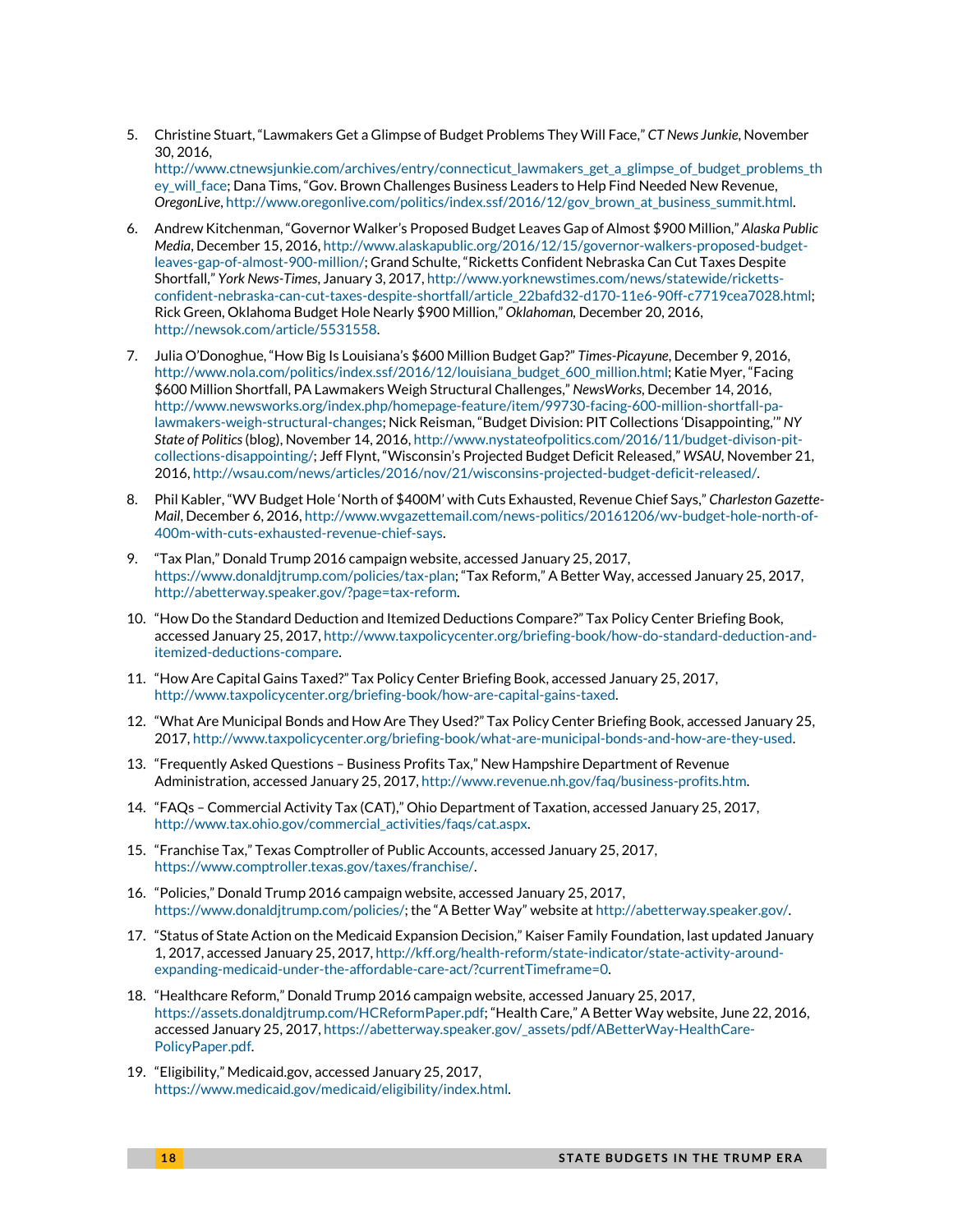- <span id="page-18-0"></span>20. "Supplemental Nutrition Assistance Program (SNAP)," Food and Nutrition Service, US Department of Agriculture, last updated January 6, 2017, accessed January 25, 2017, [https://www.fns.usda.gov/pd/supplemental-nutrition-assistance-program-snap.](https://www.fns.usda.gov/pd/supplemental-nutrition-assistance-program-snap)
- <span id="page-18-1"></span>21. "Poverty, Opportunity, and Upward Mobility," A Better Way website, June 7, 2016, accessed January 25, 2017, [http://abetterway.speaker.gov/\\_assets/pdf/ABetterWay-Poverty-PolicyPaper.pdf.](http://abetterway.speaker.gov/_assets/pdf/ABetterWay-Poverty-PolicyPaper.pdf)
- <span id="page-18-2"></span>22. "Frequently Asked Questions," A Better Way website, accessed January 25, 2017, [http://abetterway.speaker.gov/\\_assets/pdf/ABetterWay-Poverty-FAQ.pdf.](http://abetterway.speaker.gov/_assets/pdf/ABetterWay-Poverty-FAQ.pdf)
- <span id="page-18-3"></span>23. "Economy," Donald Trump 2016 campaign website, accessed January 25, 2017, [https://www.donaldjtrump.com/policies/economy/.](https://www.donaldjtrump.com/policies/economy/)
- <span id="page-18-4"></span>24. Danielle Ivory, Ben Protess, and Griff Palmer, "In American Towns, Private Profits from Public Works," *New York Times*, December 24, 2016[, https://www.nytimes.com/2016/12/24/business/dealbook/private-equity](https://www.nytimes.com/2016/12/24/business/dealbook/private-equity-water.html?_r=0)[water.html?\\_r=0.](https://www.nytimes.com/2016/12/24/business/dealbook/private-equity-water.html?_r=0)
- <span id="page-18-5"></span>25. "Education," Donald Trump 2016 campaign website, accessed January 25, 2017, [https://www.donaldjtrump.com/policies/education/.](https://www.donaldjtrump.com/policies/education/)
- <span id="page-18-6"></span>26. Julia B. Isaacs, "Spending on Public Schools Has Declined in the Wake of the Great Recession," *Urban Wire* (blog), September 29, 2016[, http://www.urban.org/urban-wire/spending-public-schools-has-declined-wake](http://www.urban.org/urban-wire/spending-public-schools-has-declined-wake-great-recession)[great-recession.](http://www.urban.org/urban-wire/spending-public-schools-has-declined-wake-great-recession)
- <span id="page-18-7"></span>27. "Trade," Donald Trump 2016 campaign website, accessed January 25, 2017, [https://www.donaldjtrump.com/policies/trade/.](https://www.donaldjtrump.com/policies/trade/)
- <span id="page-18-8"></span>28. Mahita Gajanan, "Donald Trump Warns of 35% Tariff for Companies that Move Abroad," *Fortune*, December 4, 2016[, http://fortune.com/2016/12/04/donald-trump-tariff-company-regulations/;](http://fortune.com/2016/12/04/donald-trump-tariff-company-regulations/) John King and Jeremy Diamond, "Trump Team Floats a 10% Tariff on Imports," *CNN*, December 22, 2016, [http://www.cnn.com/2016/12/21/politics/donald-trump-tariffs/.](http://www.cnn.com/2016/12/21/politics/donald-trump-tariffs/)
- <span id="page-18-9"></span>29. Danielle Paquette, "The Public Is Being Kept in the Dark about Trump's Deal with Carrier," *Washington Post*, December 30, 2016[, https://www.washingtonpost.com/news/wonk/wp/2016/12/30/the-public-is-being](https://www.washingtonpost.com/news/wonk/wp/2016/12/30/the-public-is-being-kept-in-the-dark-about-trumps-deal-with-carrier/)[kept-in-the-dark-about-trumps-deal-with-carrier/.](https://www.washingtonpost.com/news/wonk/wp/2016/12/30/the-public-is-being-kept-in-the-dark-about-trumps-deal-with-carrier/)
- <span id="page-18-10"></span>30. Norton Francis, "Trumps' Carrier Deal Sets a Bad Precedent," *TaxVox* (blog), December 2, 2016, [http://www.taxpolicycenter.org/taxvox/trumps-carrier-deal-sets-bad-precedent.](http://www.taxpolicycenter.org/taxvox/trumps-carrier-deal-sets-bad-precedent)
- <span id="page-18-11"></span>31. "Immigration," Donald Trump 2016 campaign website, accessed January 25, 2017, [https://www.donaldjtrump.com/policies/immigration/.](https://www.donaldjtrump.com/policies/immigration/)
- <span id="page-18-12"></span>32. Antonio Olivo and Peter Jamison, "Democratic-Leaning Cities Brace for Fight with Trump over Sanctuary Policies," *Washington Post,* November 15, 2016[, https://www.washingtonpost.com/pb/local/city-leaders](https://www.washingtonpost.com/pb/local/city-leaders-brace-for-fight-with-trump-over-sanctuary-policies/2016/11/15/111310f0-ab42-11e6-8b45-f8e493f06fcd_story.html)[brace-for-fight-with-trump-over-sanctuary-policies/2016/11/15/111310f0-ab42-11e6-8b45](https://www.washingtonpost.com/pb/local/city-leaders-brace-for-fight-with-trump-over-sanctuary-policies/2016/11/15/111310f0-ab42-11e6-8b45-f8e493f06fcd_story.html) [f8e493f06fcd\\_story.html.](https://www.washingtonpost.com/pb/local/city-leaders-brace-for-fight-with-trump-over-sanctuary-policies/2016/11/15/111310f0-ab42-11e6-8b45-f8e493f06fcd_story.html)
- <span id="page-18-13"></span>33. Julia Gelatt and Audrey Singer, "What President-Elect Trump's Immigration Promises Might Mean," *2016 Analysis*(blog), Urban Institute, November 18, 2016[, http://www.urban.org/2016-analysis/what-president](http://www.urban.org/2016-analysis/what-president-elect-trumps-immigration-promises-might-mean)[elect-trumps-immigration-promises-might-mean.](http://www.urban.org/2016-analysis/what-president-elect-trumps-immigration-promises-might-mean)
- <span id="page-18-14"></span>34. Audrey Singer and Dowell Myers, "Labor Force Growth Increasingly Depends on Immigrants and Their Children," *Urban Wire*, September 29, 2016[, http://www.urban.org/urban-wire/labor-force-growth](http://www.urban.org/urban-wire/labor-force-growth-increasingly-depends-immigrants-and-their-children)[increasingly-depends-immigrants-and-their-children.](http://www.urban.org/urban-wire/labor-force-growth-increasingly-depends-immigrants-and-their-children)
- <span id="page-18-15"></span>35. The National Academies, "Immigration's Long-Term Impacts on Overall Wages and Employment of Native-Born U.S. Workers Very Small, Although Low-Skilled Workers May Be Affected, New Report Finds; Impacts on Economic Growth Positive, While Effects on Government Budgets Mixed," news release, September 21, 2016, [http://www8.nationalacademies.org/onpinews/newsitem.aspx?RecordID=23550.](http://www8.nationalacademies.org/onpinews/newsitem.aspx?RecordID=23550)
- <span id="page-18-16"></span>36. Kim S. Rueben, "What Immigration Means for Our Economic and Fiscal Future," *TaxVox* (blog), September 29, 2016[, http://www.taxpolicycenter.org/taxvox/what-immigration-means-our-economic-and-fiscal-future.](http://www.taxpolicycenter.org/taxvox/what-immigration-means-our-economic-and-fiscal-future)
- <span id="page-18-17"></span>37. Susan J. Popkin, "Is Ben Carson Ready to Handle America's Rental Housing Crisis?" *Urban Wire*, January 10, 2017[, http://www.urban.org/urban-wire/ben-carson-ready-handle-americas-rental-housing-crisis.](http://www.urban.org/urban-wire/ben-carson-ready-handle-americas-rental-housing-crisis)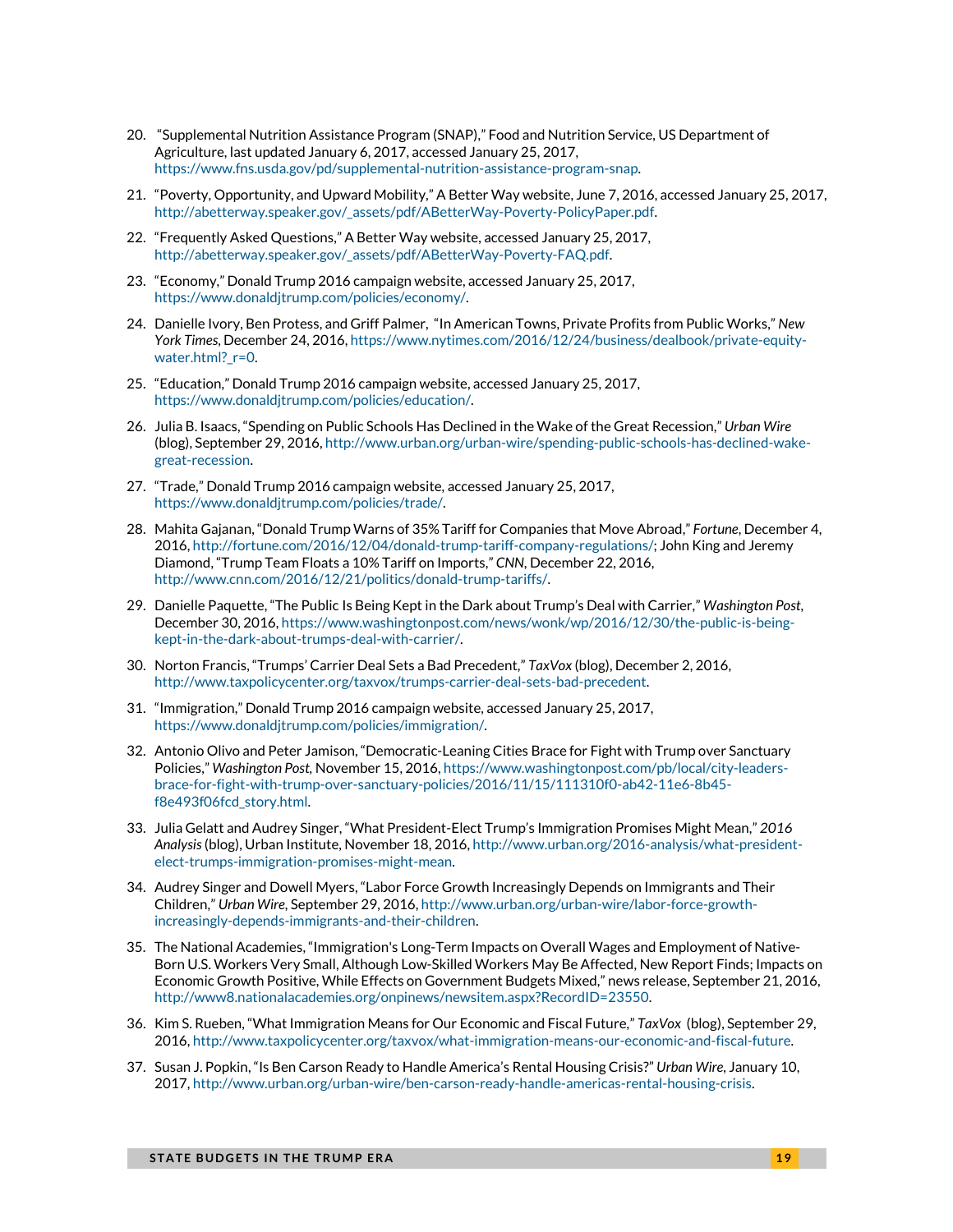- <span id="page-19-0"></span>38. Lisa Rein, "Trump Has a Plan for Government Workers. They're Not Going to Like It," *Washington Post*, November 21, 2016[, https://www.washingtonpost.com/news/powerpost/wp/2016/11/21/trump](https://www.washingtonpost.com/news/powerpost/wp/2016/11/21/trump-republicans-plan-to-target-government-workers-benefits-and-job-security/)[republicans-plan-to-target-government-workers-benefits-and-job-security/.](https://www.washingtonpost.com/news/powerpost/wp/2016/11/21/trump-republicans-plan-to-target-government-workers-benefits-and-job-security/)
- <span id="page-19-1"></span>39. Oliver Milman, "Trump Administration Could Roll Back US Environmental Protection, Critics Fear," *Guardian*, November 13, 2016[, https://www.theguardian.com/us-news/2016/nov/13/climate-change-trump](https://www.theguardian.com/us-news/2016/nov/13/climate-change-trump-administration-environmental-protection)[administration-environmental-protection.](https://www.theguardian.com/us-news/2016/nov/13/climate-change-trump-administration-environmental-protection)

### References

- American Road & Transportation Builders Association. 2016. "State Motor Fuel Tax Increases: 2013-2015." Washington, DC: American Road & Transportation Builders Association. [http://transportationinvestment.org/wp-content/uploads/2016/10/2013\\_2016-Transportation-Funding-](http://transportationinvestment.org/wp-content/uploads/2016/10/2013_2016-Transportation-Funding-Increases.pdf)[Increases.pdf.](http://transportationinvestment.org/wp-content/uploads/2016/10/2013_2016-Transportation-Funding-Increases.pdf)
- Blumberg, Linda, Matthew Buettgens, and John Holahan. 2016. "Implications of Partial Repeal of the ACA through Reconciliation." Washington, DC: Urban Institute[. http://www.urban.org/research/publication/implications](http://www.urban.org/research/publication/implications-partial-repeal-aca-through-reconciliation)[partial-repeal-aca-through-reconciliation.](http://www.urban.org/research/publication/implications-partial-repeal-aca-through-reconciliation)
- Buettgens, Matthew, Linda Blumberg, and John Holahan. 2017. "The Impact on Health Care Providers of Partial ACA Repeal through Reconciliation." Washington, DC: Urban Institute. [http://www.urban.org/research/publication/impact-health-care-providers-partial-aca-repeal-through](http://www.urban.org/research/publication/impact-health-care-providers-partial-aca-repeal-through-reconciliation)[reconciliation.](http://www.urban.org/research/publication/impact-health-care-providers-partial-aca-repeal-through-reconciliation)
- Brooks, Tricia, Karina Wagnerman, Samantha Artiga, Elizabeth Cornachione, and Petry Ubri. 2017. *Medicaid and CHIP Eligibility, Enrollment, Renewal, and Cost Sharing Policies as of January 2017: Findings from a 50-State Survey*. Menlo Park, CA: Kaiser Family Foundation.
- Brown, Edmund G. Jr. 2017. *2017–18 Governor's Budget Summary*. Sacramento, CA: Office of the Governor of California[. http://www.ebudget.ca.gov/2017-18/pdf/BudgetSummary/FullBudgetSummary.pdf.](http://www.ebudget.ca.gov/2017-18/pdf/BudgetSummary/FullBudgetSummary.pdf)
- Cohen, Elissa, Sarah Minton, Megan Thompson, Elizabeth Crowe, and Linda Giannarelli. 2016. *Welfare Rules Databook: State TANF Policies as of July 2015*. Washington, DC: Urban Institute. [http://www.urban.org/research/publication/welfare-rules-databook-state-tanf-policies-july-2015.](http://www.urban.org/research/publication/welfare-rules-databook-state-tanf-policies-july-2015)
- Congressional Budget Office. 2012a. "The Long-Term Budgetary Impact of Paths for Federal Revenues and Spending Specified by Chairman Ryan." Washington, DC: Congressional Budget Office. [https://www.cbo.gov/publication/43023.](https://www.cbo.gov/publication/43023)
- ———. 2012b. "Using Public Private-Partnerships to Carry Out Highway Projects." Washington, DC: Congressional Budget Office[. https://www.cbo.gov/sites/default/files/112th-congress-2011-2012/reports/01-09-](https://www.cbo.gov/sites/default/files/112th-congress-2011-2012/reports/01-09-PublicPrivatePartnerships.pdf) [PublicPrivatePartnerships.pdf.](https://www.cbo.gov/sites/default/files/112th-congress-2011-2012/reports/01-09-PublicPrivatePartnerships.pdf)
- ———. 2015. "Public Spending on Transportation and Water Infrastructure, 1956 to 2014." Washington, DC: Congressional Budget Office[. https://www.cbo.gov/publication/49910.](https://www.cbo.gov/publication/49910)
- ———. 2017. "How Repealing Portions of the Affordable Care Act Would Affect Health Insurance Coverage and Premiums." Washington, DC: Congressional Budget Office[. https://www.cbo.gov/publication/52371.](https://www.cbo.gov/publication/52371)
- Edelstein, Sara, Heather Hahn, Julia Isaacs, Ellen Steele, and Eugene Steuerle. 2016. "Kids' Share 2016: Federal Expenditures on Children through 2015 and Future Projections." Washington, DC: Urban Institute. [http://www.urban.org/research/publication/kids-share-2016federal-expenditures-children-through-2015](http://www.urban.org/research/publication/kids-share-2016federal-expenditures-children-through-2015-and-future-projections) [and-future-projections.](http://www.urban.org/research/publication/kids-share-2016federal-expenditures-children-through-2015-and-future-projections)
- Falk, Gene. 2016. *The Temporary Assistance for Needy Families Block Grant: Responses to Frequently Asked Questions*. Washington, DC: Congressional Research Service.

[http://greenbook.waysandmeans.house.gov/sites/greenbook.waysandmeans.house.gov/files/RL32760%20-](http://greenbook.waysandmeans.house.gov/sites/greenbook.waysandmeans.house.gov/files/RL32760%20-%20TANF%20Block%20Grant%20-%20Reponses%20to%20Frequently%20Asked%20Questions.pdf) [%20TANF%20Block%20Grant%20-%20Reponses%20to%20Frequently%20Asked%20Questions.pdf.](http://greenbook.waysandmeans.house.gov/sites/greenbook.waysandmeans.house.gov/files/RL32760%20-%20TANF%20Block%20Grant%20-%20Reponses%20to%20Frequently%20Asked%20Questions.pdf)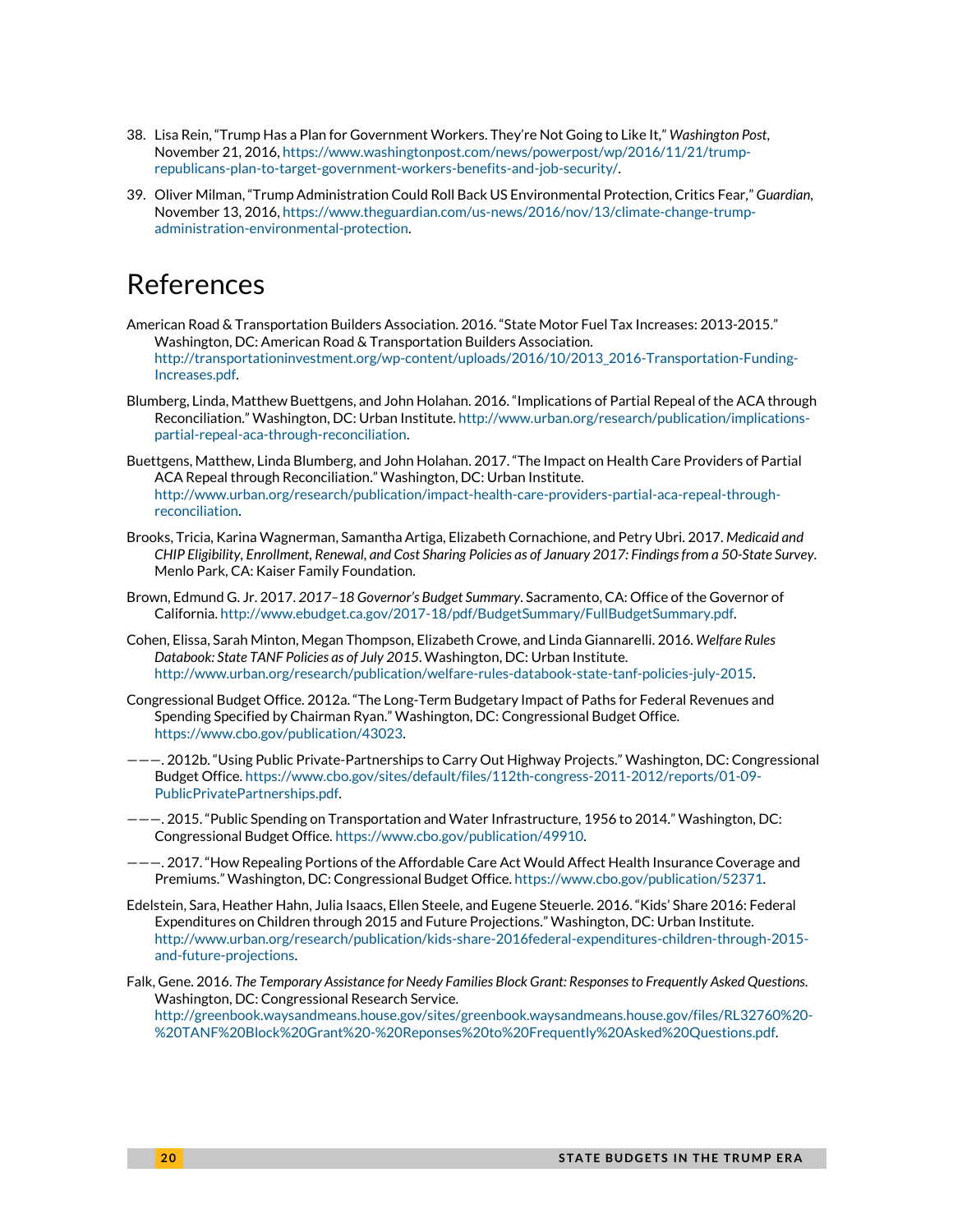- Francis, Norton. 2015. "Federal Tax Policy Uncertainty and State Revenue Estimates." Washington, DC: Urban Institute[. http://www.urban.org/research/publication/federal-tax-policy-uncertainty-and-state-revenue](http://www.urban.org/research/publication/federal-tax-policy-uncertainty-and-state-revenue-estimates)[estimates.](http://www.urban.org/research/publication/federal-tax-policy-uncertainty-and-state-revenue-estimates)
- Francis, Norton and Frank Sammartino. 2015. "Governing with Tight Budgets." Washington, DC: Urban Institute. [http://www.urban.org/research/publication/governing-tight-budgets.](http://www.urban.org/research/publication/governing-tight-budgets)
- Gale, William, Aaron Krupkin, and Kim Rueben. 2016. "The Growth Mirage: State Tax Cuts Do not Automatically Lead to Economic Growth." Washington, DC: Urban Institute. [http://www.urban.org/research/publication/growth-mirage-state-tax-cuts-do-not-automatically-lead](http://www.urban.org/research/publication/growth-mirage-state-tax-cuts-do-not-automatically-lead-economic-growth)[economic-growth.](http://www.urban.org/research/publication/growth-mirage-state-tax-cuts-do-not-automatically-lead-economic-growth)
- Gordon, Tracy, Richard Auxier, and John Iselin. 2016. *Assessing Fiscal Capacities of States: A Representative Revenue System–Representative Expenditure System Approach, Fiscal Year 2012.* Washington, DC: Urban Institute. [http://www.urban.org/research/publication/assessing-fiscal-capacities-states-representative-revenue](http://www.urban.org/research/publication/assessing-fiscal-capacities-states-representative-revenue-system-representative-expenditure-system-approach-fiscal-year-2012)[system-representative-expenditure-system-approach-fiscal-year-2012.](http://www.urban.org/research/publication/assessing-fiscal-capacities-states-representative-revenue-system-representative-expenditure-system-approach-fiscal-year-2012)
- Government Accountability Office. 2016. "State and Local Governments' Fiscal Outlook: 2016 Update." Washington, DC: US Government Accountability Office[. http://www.gao.gov/products/GAO-17-213SP.](http://www.gao.gov/products/GAO-17-213SP)
- Holahan, John, and Matthew Buettgens. 2016. "Block Grants and Per Capita Caps." Washington, DC: Urban Institute[. http://www.urban.org/research/publication/block-grants-and-capita-caps.](http://www.urban.org/research/publication/block-grants-and-capita-caps)
- Holahan, John, Matthew Buettgens, Vicki Chen, Caitlin Carroll, and Emily Lawton. 2012. "National and State-by-State Impact of the 2012 House Republican Budget Plan for Medicaid." Washington, DC: Kaiser Family Foundation[. http://kff.org/health-reform/report/national-and-state-by-state-impact-of/.](http://kff.org/health-reform/report/national-and-state-by-state-impact-of/)
- House Budget Committee (US House of Representatives Committee on the Budget). 2016. *A Balanced Budget for a Stronger America: Fiscal Year 2017 Budget Resolution*. Washington, DC: US House of Representatives.
- Kaiser Family Foundation. 2012. "Medicaid Financing: An Overview of the Federal Medicaid Matching Rate (FMAP)." Menlo Park, CA: Kaiser Family Foundation. [https://kaiserfamilyfoundation.files.wordpress.com/2013/01/8352.pdf.](https://kaiserfamilyfoundation.files.wordpress.com/2013/01/8352.pdf)
- Kile, Joseph. 2014. "Testimony before U.S. House of Representatives: Public-Private Partnerships for Highway Projects." Washington, DC: Congressional Budget Office[. https://www.cbo.gov/sites/default/files/113th](https://www.cbo.gov/sites/default/files/113th-congress-2013-2014/reports/45157-PublicPrivatePartnerships.pdf)[congress-2013-2014/reports/45157-PublicPrivatePartnerships.pdf.](https://www.cbo.gov/sites/default/files/113th-congress-2013-2014/reports/45157-PublicPrivatePartnerships.pdf)
- Kogan, Richard, and Isaac Shapiro. 2016. "House GOP Budget Gets 62 Percent of Budget Cuts from Low- and Moderate-Income Programs." Washington, DC: Center on Budget and Policy Priorities. [http://www.cbpp.org/research/federal-budget/house-gop-budget-gets-62-percent-of-budget-cuts-from-low](http://www.cbpp.org/research/federal-budget/house-gop-budget-gets-62-percent-of-budget-cuts-from-low-and-moderate-income)[and-moderate-income.](http://www.cbpp.org/research/federal-budget/house-gop-budget-gets-62-percent-of-budget-cuts-from-low-and-moderate-income)
- Ladd, Helen. 1993. "State Responses to the TRA86 Revenue Windfalls: A New Test of the Flypaper Effect." *Journal of Policy Analysis and Management* 12 (1): 82–103.
- McNichol, Elizabeth, and Nicholas Johnson. 2005. *States Are Decoupling from the Federal 'Qualified Production Activities Income' Deduction*. Washington, DC: Center on Budget and Policy Priorities. [http://www.cbpp.org/sites/default/files/atoms/files/9-14-05sfp.pdf.](http://www.cbpp.org/sites/default/files/atoms/files/9-14-05sfp.pdf)
- Munnell, Alicia, Jean-Pierre Aubry, and Caroline Crawford. 2016. "How Big a Burden Are State and Local OPEB Benefits?" Boston, MA: Center for Retirement Research at Boston College[. http://crr.bc.edu/wp](http://crr.bc.edu/wp-content/uploads/2016/03/slp_48.pdf)[content/uploads/2016/03/slp\\_48.pdf.](http://crr.bc.edu/wp-content/uploads/2016/03/slp_48.pdf)
- NASBO (National Association of State Budget Officers). 2016a. "Fiscal Survey of the States." Washington, DC: National Association of State Budget Officers[. http://www.nasbo.org/reports-data/fiscal-survey-of-states.](http://www.nasbo.org/reports-data/fiscal-survey-of-states)
- ———. 2016b. "State Expenditure Report." Washington, DC: National Association of State Budget Officers. http://www.nasbo.org/reports-data/state-expenditure-report.
- Nunns, James, Leonard Burman, Jeffrey Rohaly, and Joseph Rosenberg. 2016. "An Analysis of Donald Trump's Revised Tax Plan." Washington, DC: Tax Policy Center[. http://www.taxpolicycenter.org/publications/analysis](http://www.taxpolicycenter.org/publications/analysis-donald-trumps-revised-tax-plan)[donald-trumps-revised-tax-plan.](http://www.taxpolicycenter.org/publications/analysis-donald-trumps-revised-tax-plan)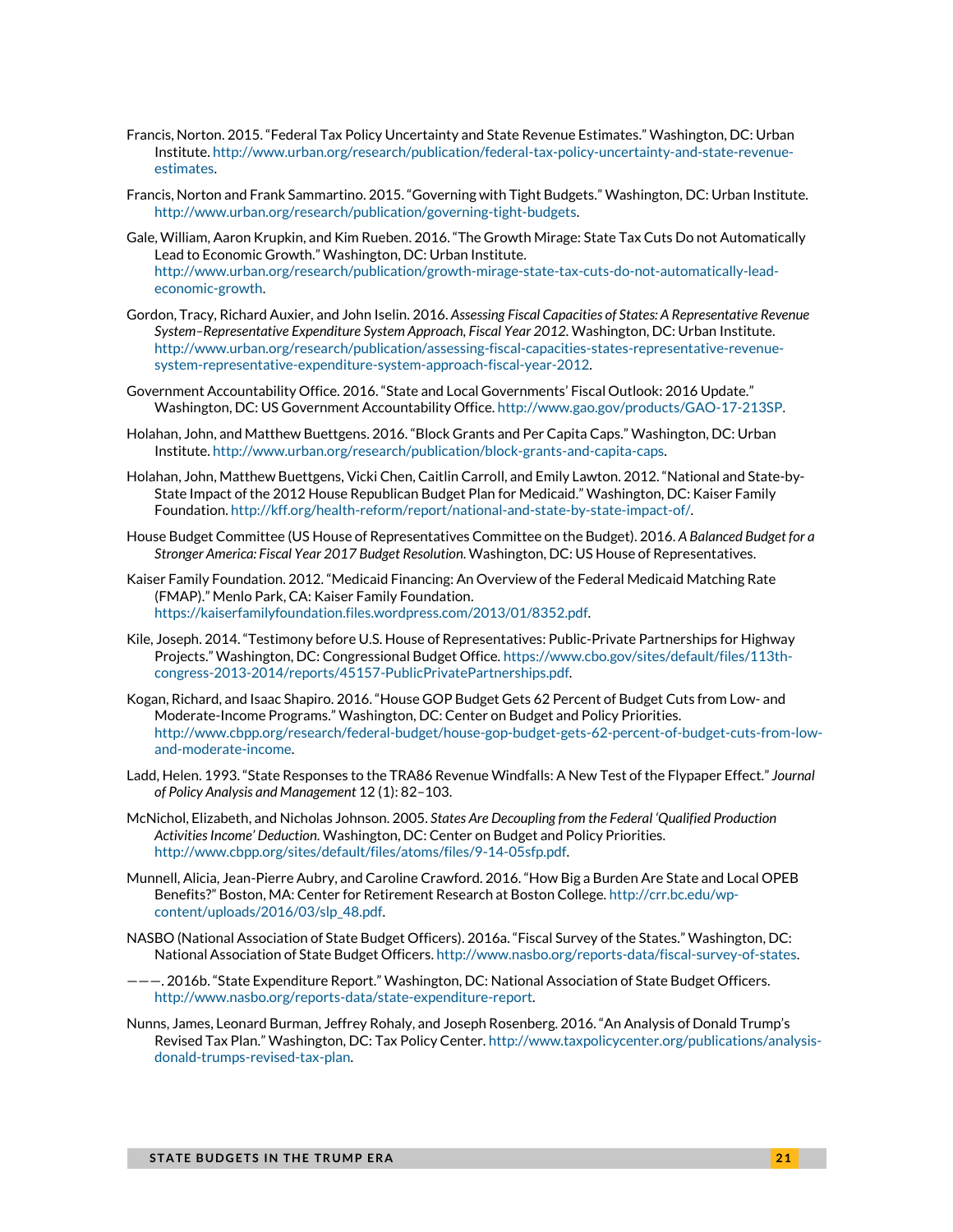- Nunns, James, Leonard Burman, Jeffrey Rohaly, Joseph Rosenberg, and Ben Page. 2016. "An Analysis of the House GOP Tax Plan." Washington, DC: Tax Policy Center[. http://www.taxpolicycenter.org/publications/analysis](http://www.taxpolicycenter.org/publications/analysis-house-gop-tax-plan)[house-gop-tax-plan.](http://www.taxpolicycenter.org/publications/analysis-house-gop-tax-plan)
- Pagano, Michael. 2012. "Funding and Investing in Infrastructure." Washington, DC: Urban Institute. [http://www.urban.org/research/publication/funding-and-investing-infrastructure.](http://www.urban.org/research/publication/funding-and-investing-infrastructure)
- Passell, Jeffrey, and D'Vera Cohn. 2016. "Overall Number of U.S. Unauthorized Immigrants Holds Steady Since 2009." Washington, DC: Pew Research Center[. http://www.pewhispanic.org/2016/09/20/overall-number-of](http://www.pewhispanic.org/2016/09/20/overall-number-of-u-s-unauthorized-immigrants-holds-steady-since-2009/)[u-s-unauthorized-immigrants-holds-steady-since-2009/.](http://www.pewhispanic.org/2016/09/20/overall-number-of-u-s-unauthorized-immigrants-holds-steady-since-2009/)
- Rosenbaum, Dottie, and Brynne Keith-Jennings. 2016. "House 2017 Budget Plan Would Slash SNAP by More Than \$150 Billion over Ten Years." Washington, DC: Center on Budget and Policy Priorities. [http://www.cbpp.org/research/food-assistance/house-2017-budget-plan-would-slash-snap-by-more-than-](http://www.cbpp.org/research/food-assistance/house-2017-budget-plan-would-slash-snap-by-more-than-150-billion-over-ten)[150-billion-over-ten.](http://www.cbpp.org/research/food-assistance/house-2017-budget-plan-would-slash-snap-by-more-than-150-billion-over-ten)
- Ross, Wilbur, and Peter Navarro. 2016. "Trump Versus Clinton on Infrastructure." [http://peternavarro.com/sitebuildercontent/sitebuilderfiles/infrastructurereport.pdf.](http://peternavarro.com/sitebuildercontent/sitebuilderfiles/infrastructurereport.pdf)
- Sammartino, Frank, and Norton Francis. 2016. "Federal-State Income Tax Progressivity." Washington, DC: Tax Policy Center[. http://www.urban.org/research/publication/federal-state-income-tax-progressivity.](http://www.urban.org/research/publication/federal-state-income-tax-progressivity)
- Sammartino, Frank, and Kim Rueben. 2016. "Revisiting the State and Local Tax Deduction." Washington, DC: Tax Policy Center[. http://www.taxpolicycenter.org/publications/revisiting-state-and-local-tax-deduction.](http://www.taxpolicycenter.org/publications/revisiting-state-and-local-tax-deduction)
- Schott, Liz, Ladonna Pavetti, and Ife Floyd. 2015. "How States Use Federal and State Funds under the TANF Block Grant." Washington, DC: Center on Budget and Policy Priorities[. http://www.cbpp.org/research/family](http://www.cbpp.org/research/family-income-support/how-states-use-federal-and-state-funds-under-the-tanf-block-grant)[income-support/how-states-use-federal-and-state-funds-under-the-tanf-block-grant.](http://www.cbpp.org/research/family-income-support/how-states-use-federal-and-state-funds-under-the-tanf-block-grant)
- Waidmann, Timothy, and Emily Lawton. 2015. "The Effect on States of Increasing the Medicare Eligibility Age." Washington, DC: Urban Institute. [http://www.urban.org/research/publication/effect-states-increasing](http://www.urban.org/research/publication/effect-states-increasing-medicare-eligibility-age)[medicare-eligibility-age.](http://www.urban.org/research/publication/effect-states-increasing-medicare-eligibility-age)

### About the Authors



**Kim Rueben,** a senior fellow in the Urban-Brookings Tax Policy Center at the Urban Institute, is an expert on state and local public finance and the economics of education. Her research examines state and local tax policy, fiscal institutions, state and local budgets, issues of education finance, and public-sector labor markets. Rueben directs the State and Local Finance Initiative. Her current projects include work on state budget shortfalls, financing options for California, the fiscal health of cities, and examining higher education tax credits and grants. She serves on a Council of Economic Advisors for the Controller of the State of California and a National Academy of Sciences panel on the economic and fiscal consequences of immigration, and she was on the DC Tax Revision Commission in 2013. In addition to her position at Urban, Rueben is an adjunct fellow at the Public Policy Institute of California. Rueben received a BS in applied math-economics from Brown University, an MS in economics from the London School of Economics, and a PhD in economics from the Massachusetts Institute of Technology.